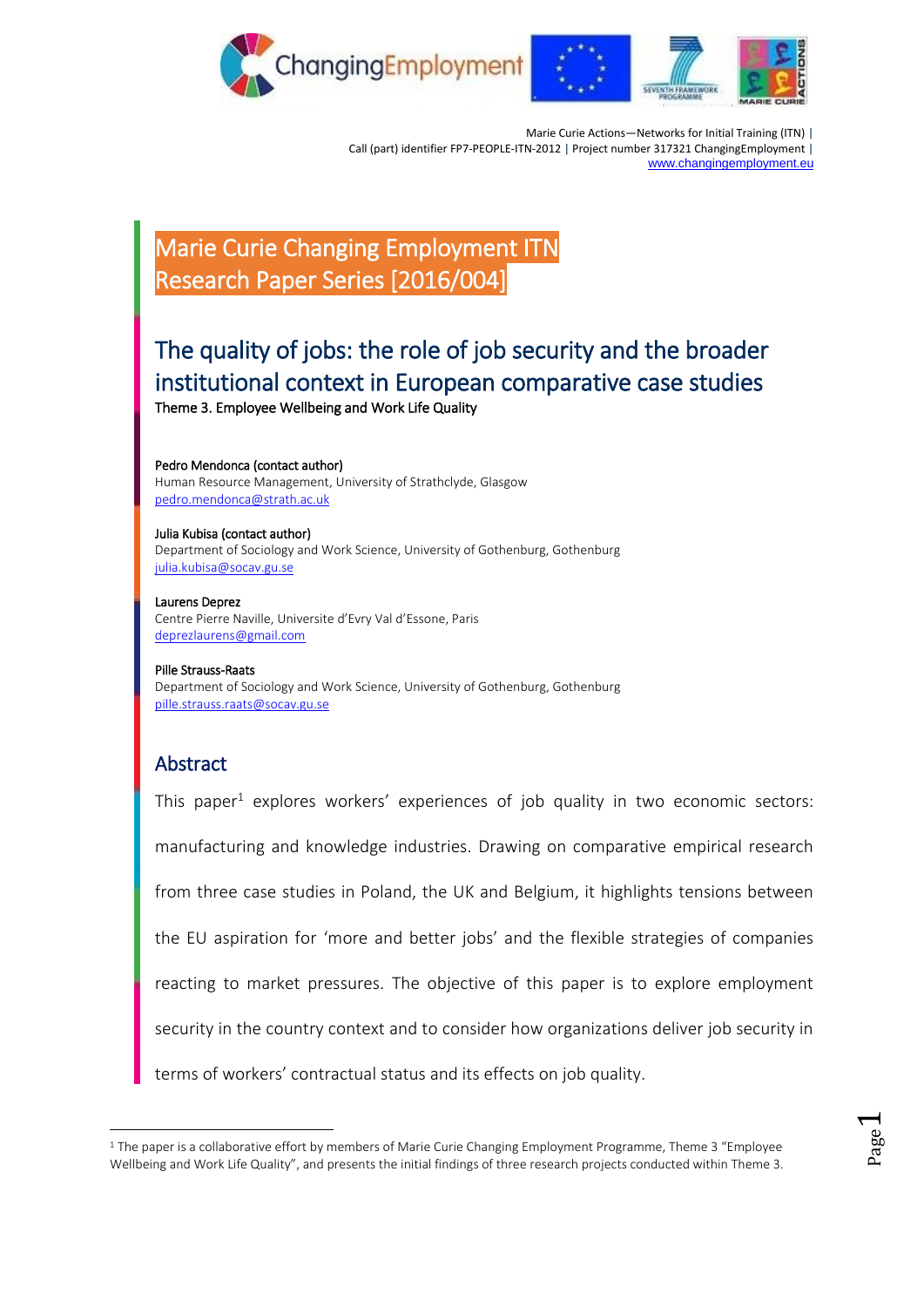## Acknowledgements

This publication was financially supported by the FP7-PEOPLE-2012-ITN project "Changing Employment" ("The changing nature of employment in Europe in the context of challenges, threats and opportunities for employees and employers", project no. 317321.

## **Introduction**

It is claimed that not only job creation, but also the quality of those jobs, contributes to economic sustainability, social cohesion and individual well-being (European Commission, 2001). While the objective of raising job quality has been prominent, progress towards this aim has been challenged by wider external factors. The processes of globalization, financialization and technological change in combination with the effects of the economic crisis have led to growing pressure for the flexibilization of labour markets. In the EU, flexibility for employers is balanced by a set of prescribed 'securities' for employees in the concept known as 'flexicurity'. However, there is a growing consensus that institutional changes that have taken place under this policy are biased towards increasing various forms of flexibility for employers while lowering levels of job quality and its polarization (Gallie, 2013). Where there have been recoveries they have either been poor in number of jobs, or rich in low productivity and bad-quality jobs (Carré et al., 2012). Little is known about the strategies practised by organizations as they respond to the market and political pressures, shaping the experiences of job quality for employees.

This paper first examines job quality as a concept, together with the major analytical approaches to it, and draws attention to how debates focusing on institutional frameworks do not entirely explain the changing drivers of job quality at an organizational level.

Second, the paper presents qualitative research evidence from three case studies in three countries representing two different manufacturing sectors and the software industry. Using the spirits industry

Page  $\boldsymbol{\sim}$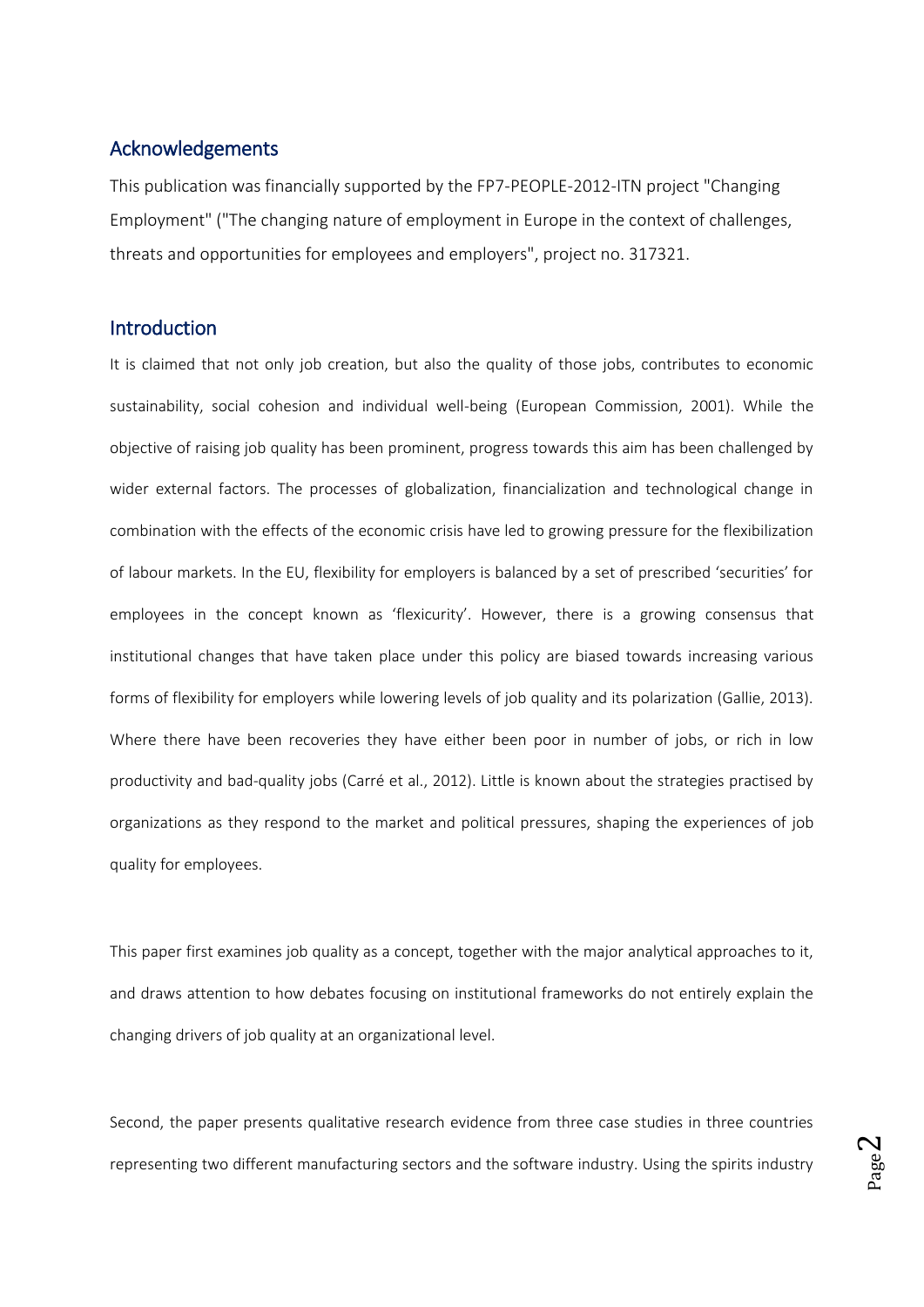in Scotland, commercial transport vehicle manufacturing in Poland, and information and communication technologies (ICT) work in Belgium, the paper shows, for each country, the institutional framework of employment security within which the companies build strategies to remain competitive and flexible.

Third, the paper considers emerging patterns of employment dualization – the segregation of workers into groups with different forms of contracts. It shows how, within the same employment security arrangements, workers can experience different job-security and job-quality outcomes at the sectoral and organizational level.

## Analytical Framework

#### Job Quality

There is no consensual definition of job quality. Muñoz de Bustillo et al. (2011) argue that its multidimensional nature has made this concept difficult to analyse in precise terms. Economists look at wage differentials; psychologists explore motivational aspects (Warr and Clapperton, 2009); and sociologists look at skills, task discretion and autonomy (Kalleberg, 2011; Kelliher and Anderson, 2008). Job quality can be analysed subjectively, by exploring what workers value in jobs, or objectively, by focusing on the features of the job itself (Muñoz de Bustillo et al., 2011). Nevertheless, it is agreed, "jobs do not exist in a vacuum, but in a social context in which there are public and private institutions like a welfare state and the family" (ibid: 457). These external factors may have a positive or negative impact on job quality. The dimensions commonly included in job quality discussions are pay, intrinsic quality of work (skills, autonomy, powerfulness, meaningfulness and social support), employment quality (job security and development opportunities), health and safety, and work–life balance (working time and work intensity) (Muñoz de Bustillo et al, 2011).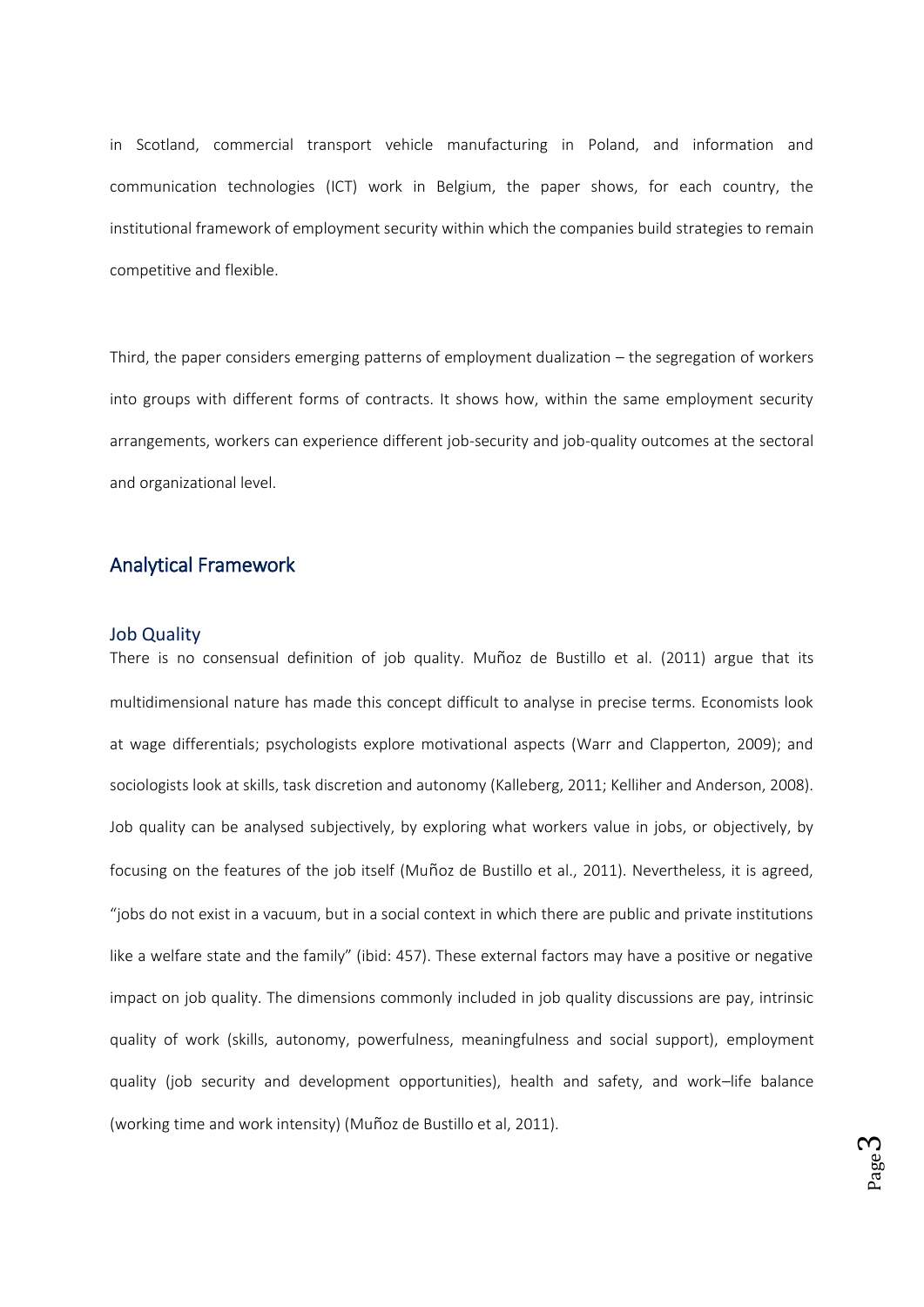Debate on job quality has also been framed in wider institutional differences, including *Varieties of Capitalism* (Hall and Soskice, 2001) and *Employment Regimes* (Gallie, 2007). These approaches try to explain job quality using different economic paradigms at the European level, influenced by institutional frameworks (Holman, 2013). Despite the existence of an overarching European employment strategy (European Commission, 2007), workers in different countries are integrated into work-regulation institutions to differing extents. The employment regimes perspective (Gallie, 2007) is relevant for this paper as it allows for more detailed distinctions between institutional frameworks across European countries. The perspective is rooted in welfare-regime theory (Gallie, 2013): 'Nordic systems' aim to protect the workforce with strict employment regulations and high levels of welfare generosity (e.g., Sweden); 'continental systems' include countries with different levels of employment regulation but relatively high levels of welfare generosity (e.g., Belgium); in 'liberal systems' working conditions depend primarily on market power, with weak employment protection and low welfare generosity (e.g., the UK); 'southern systems' have little state intervention in the regulation of working conditions (e.g., Portugal); and 'transitional systems' are claimed to have relatively little state intervention in the regulation of working conditions, coupled with low welfare generosity (e.g., Poland). Gallie (2007) argues that ever greater international competition and more volatile product markets are increasingly influencing internal labour markets as companies look for more flexibility.

According to the dualization approach, which extends the job quality debate, the labour market is divided into two major segments – core and peripheral workforce, which differ in terms of job security, wages, opportunities for skills development, and social rights (Davidson and Naczyk, 2009; Palier and Thelen, 2010). The dominant approaches to dualization argue that: the globalization of markets and consequent competition requires firms to adopt ever more flexible practices (McGovern et al., 2007; Kalleberg, 2011); structural changes in the economy that are based on technological advances, the decline of industry and the rise of the service sector, have led to a growth in atypical

Page 4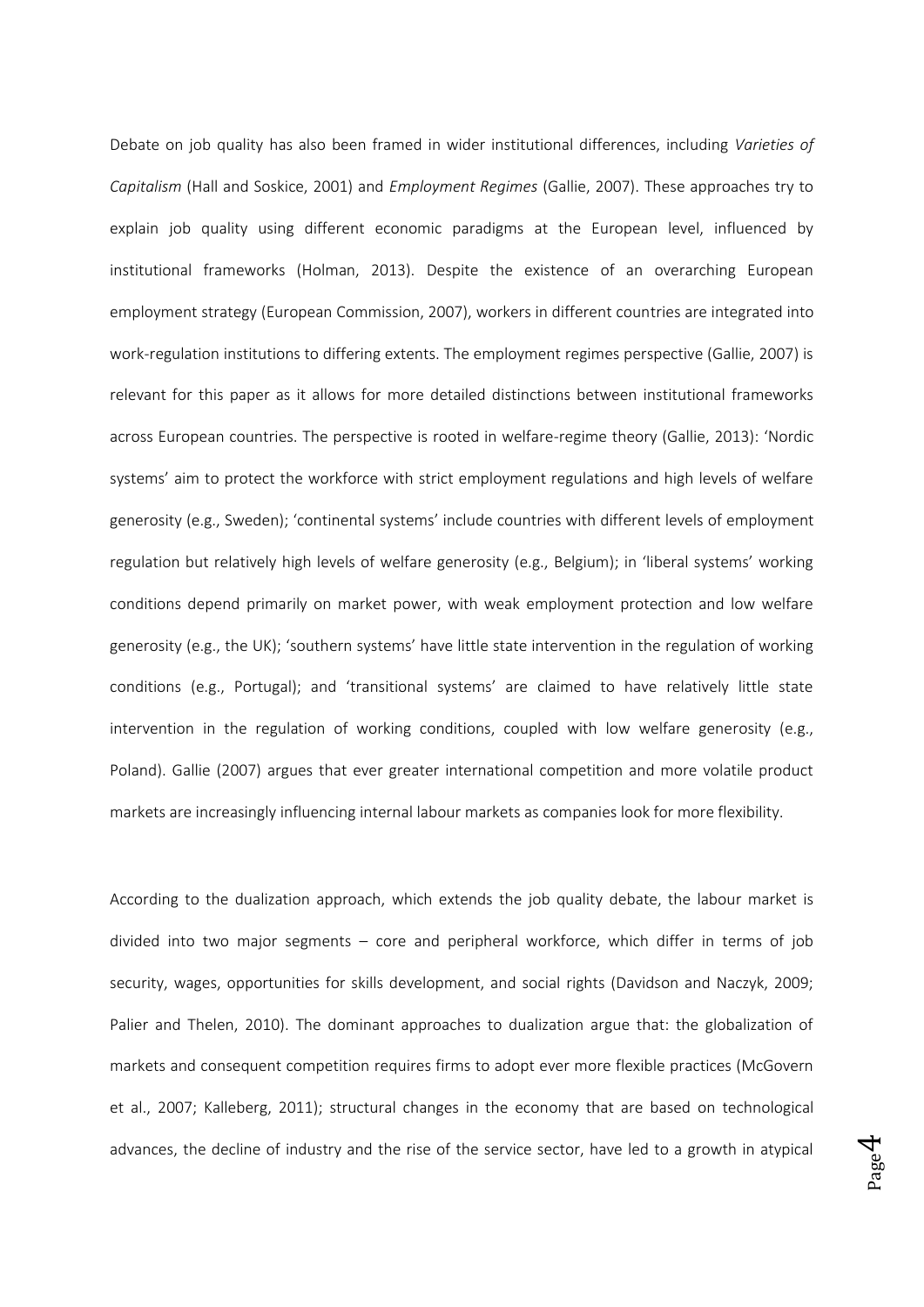forms of employment (Castells, 2010); and in the regulation of the labour market and the welfare state, it is political actors that set the institutional context for labour-market behaviour, such as enabling or constraining the use of temporary contracts and temporary agency work, or the ease or difficulty of hiring and firing employees (Gash and Inanc, 2013).

Although these approaches can be useful in understanding how institutional settings affect the differences in job quality between countries and between groups of workers (Gallie, 2013; Holman, 2013), what is happening in the workplace may remain a 'black box', as they treat firms as equal and ignore the many differences between firms with similar features that operate in the same contextual framework. Moreover, employment relationships and work organization strategies, such as implementing practices related to flexible employment, occur at firm level. Therefore, this paper aims to shed light on how institutional frameworks feed into the organizational level, and impact on the outcomes in terms of job quality. By introducing the organizational level into the analysis while paying attention to the institutional context, this paper explores additional drivers, such as market forces, and creates a more comprehensive picture of the factors influencing job quality. Nevertheless, in the next section this paper focus on the current European institutional framework, the principal aspiration of which was to shape the quality of employment and jobs across European countries, but which ended up creating the conditions for an ever more polarized labour market.

#### Flexicurity and Job Quality

The leading European employment strategy has been the policy of flexicurity, one of the aims of which is to raise job quality in Europe (Dieckhoff and Gallie, 2007: 487–490). The combination of security for employees and flexibility for employers is achieved by promoting elements of employment and social security policy, such as flexibilization of work contracts, lifelong learning, active labour-market policies and social security systems for support during periods of unemployment (European Commission, 2007). Critics of flexicurity discourse have pointed out that the objectives of this policy are mutually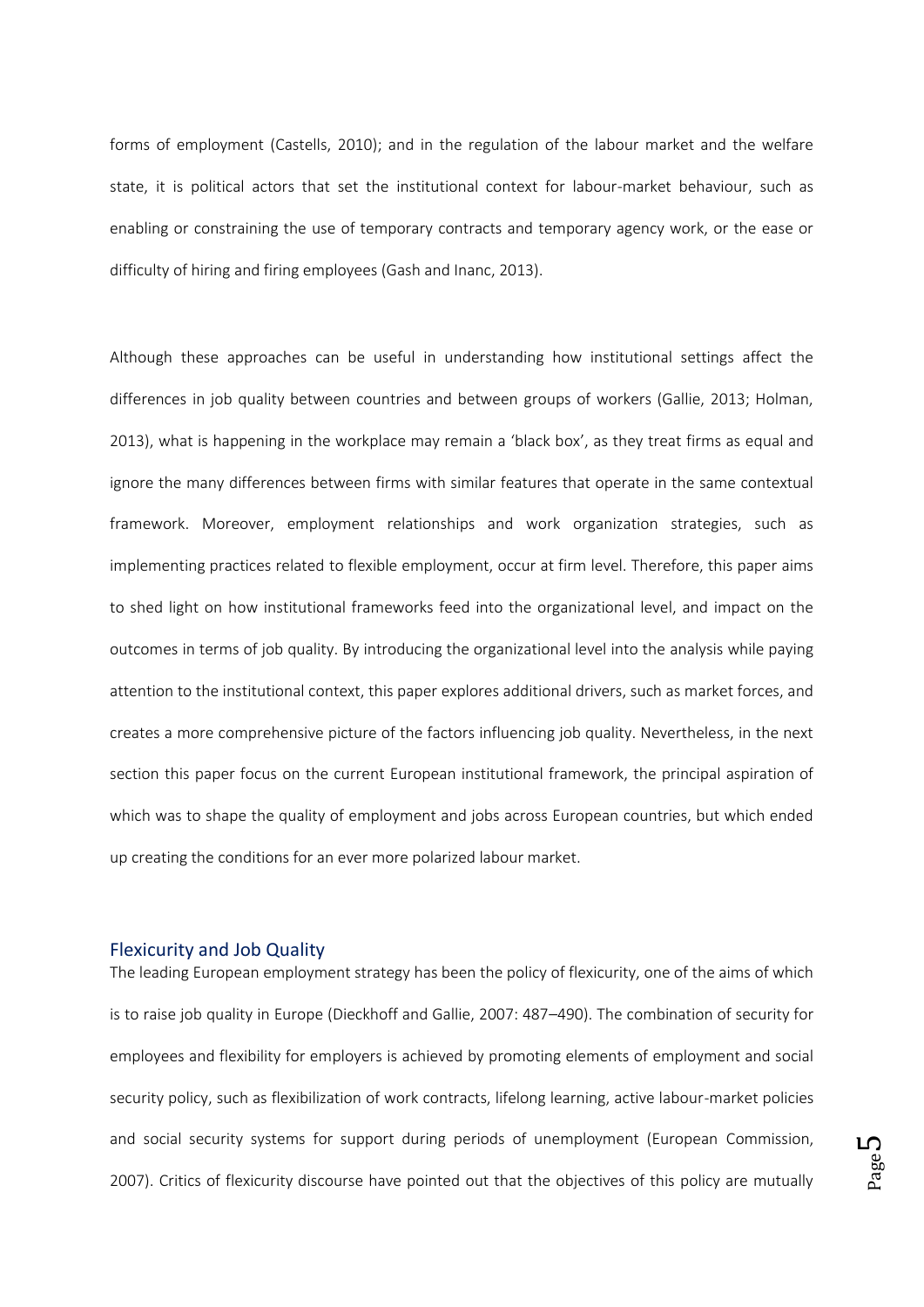incompatible and that it thus lends itself to the advocates of labour-market deregulation (Burroni and Keune, 2011). It is now acknowledged that the emphasis on flexibility, highlighted by the European economic crisis, has aggravated the trend towards labour-market polarization, where atypical forms of employment play a crucial role (Eurofound, 2012; Gallie, 2013). Although addressing job quality issues through the frame of flexicurity tends to produce a narrow formulation of job quality centred on employment security and job security (Smith et al., 2008), these issues are seen here as proxies for other job quality dimensions.

#### Research Framework

For the purposes of this paper, employment security will be analysed in different contexts to understand how companies take advantage of wider institutional frameworks and use different forms of contracts in order to adapt to economic and market variations. The paper explores how these dynamics influence other dimensions of job quality such as the intensification of work, autonomy, task discretion and skills development and usage. Employment security describes the ease of hiring and firing of an individual by companies, and the extent of social protection from the state for the unemployed (Körner et al., 2009; Davoine and Ehrel, 2006). It is operationalized through the combination of employment protection legislation (EPL) and unemployment insurance benefits (UIB), using the definitions given by the OECD (Clark and Postel-Vinay, 2009). The EPL index reflects the level of employment protection provided by statutory law and collective agreements in different countries. Greater employment protection is thought to reduce the permeability of the barrier between work and unemployment, discouraging both hiring and firing (Clark and Vinay, 2009). The UIB index is the level of social protection in terms of benefits that individuals get when unemployed, such as training, employment incentives, sheltered and supported employment and rehabilitation, and out-of-work income maintenance and support (Clark and Postel-Vinay, 2009).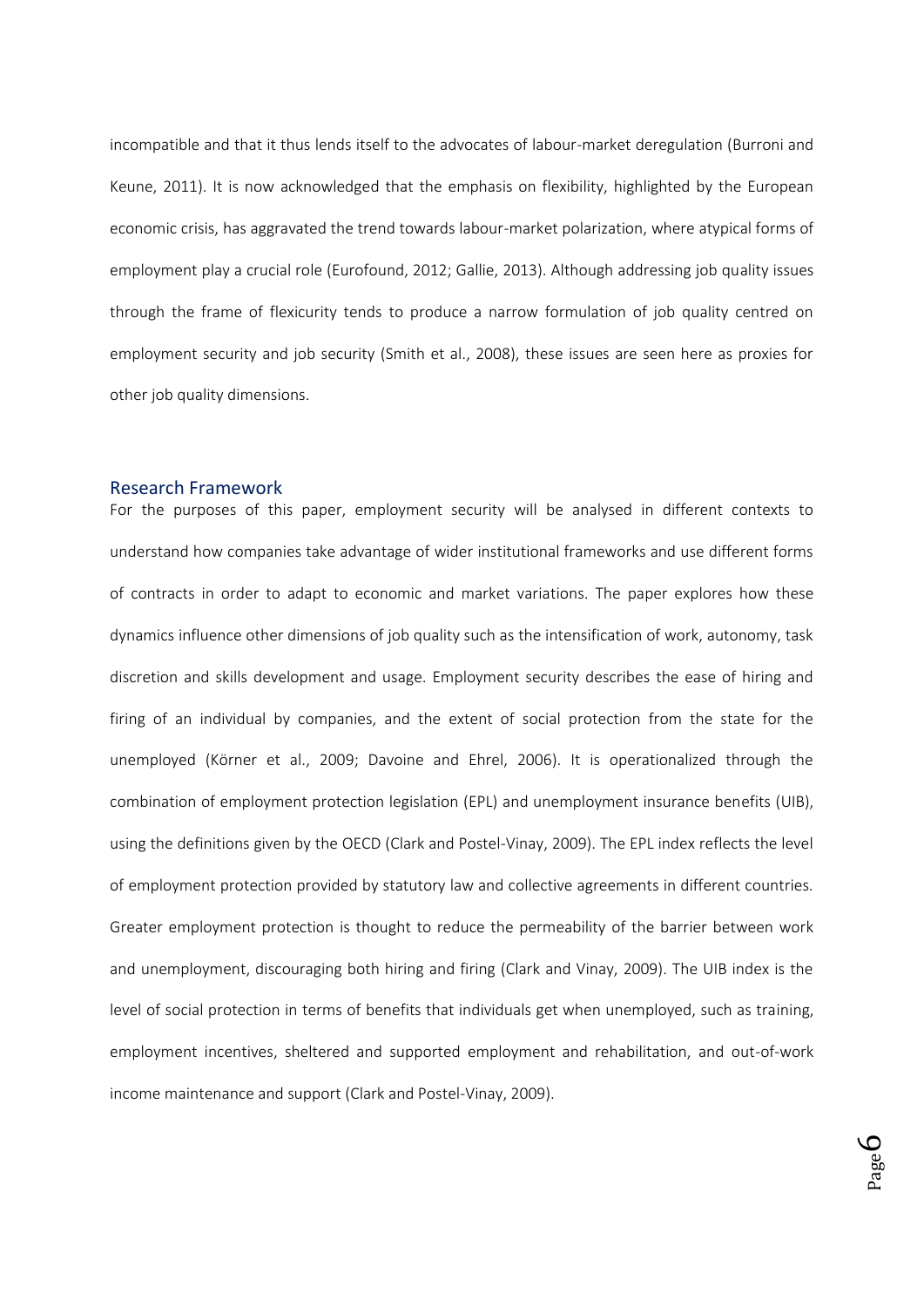Table 1 shows the research framework as a matrix representing employment security at a national level, following Gallie's (2013) framework. This is operationalized using two OECD indices: (i) EPL, which is how far employees with regular and temporary contracts are protected from dismissal; and (ii) UIB generosity, which is the percentage of public expenditure on labour-market programmes that support unemployed individuals in a smooth and rapid transition between jobs (OECD 2015; Clark and Vinay, 2008). Thus the employment security of a case-study country can be described according to EPL and UIB levels. The boxes at the intersection of these two indices represent particular groups of workers, taking into consideration their contractual status – permanent or temporary.

|                | UIB high                     | UIB low                                             |
|----------------|------------------------------|-----------------------------------------------------|
|                |                              |                                                     |
| EPL high       | 1.                           | 3.                                                  |
|                |                              |                                                     |
|                | Case study 3: ICT workers in | Case study 2 (CommerTrans): permanent and temporary |
|                |                              |                                                     |
|                | Belgium                      | workers in Poland                                   |
| <b>EPL</b> low | 2.                           | 4.                                                  |
|                |                              |                                                     |
|                |                              | Case study 1 (SpiritsCo): permanent and temporary   |
|                |                              | workers in the UK                                   |

Table 1: Research framework

*Notes* EPL: employment protection legislation; UIB: unemployment insurance benefits

## Case Study Countries and Employment Security Contexts

The United Kingdom, Poland, and Belgium are represented in the three case studies analysed in this paper. Each of these countries is situated in the research framework on the basis of its employment security according to the OECD indices EPL (Figure 1) and UIB (Figure 2).

The UK scores low on both EPL and UIB. Employees with regular contracts can easily be fired, and it is easy for companies to hire and use workforces with temporary contracts. Support for the unemployed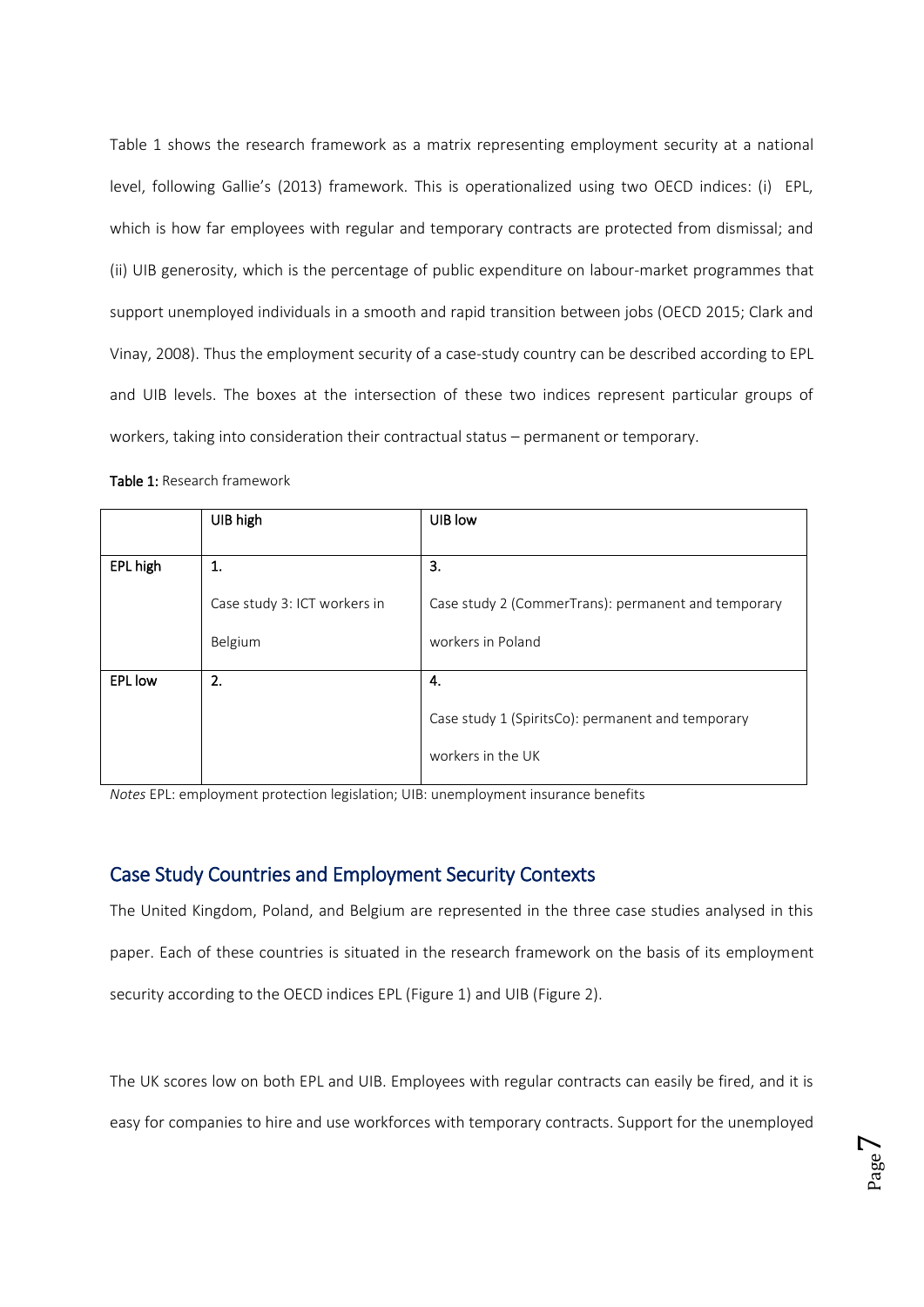is weak. Employees with both permanent and temporary forms of contract are placed in cell 4 of Table 1.

Belgium scores high on both EPL and UIB indices. There are strict restrictions on the firing of employees with regular contracts, and on the use of temporary labour. The unemployed enjoy relatively high levels of support from the welfare system. Therefore, employees in case study 3 are located in cell 1 of Table 1.

In Poland, the EPL indicator is moderately strict for both permanent and temporary contracts while the UIB support is weak for the unemployed population. Permanent and temporary employees in case study 2 are both placed in cell 3.

This interpretation matches, to some extent, Gallie's (2013) employment regimes categorization. The UK exemplifies a 'liberal system' with weak employment protection and welfare generosity; Belgium represents a 'continental system' with strict employment regulation and high levels of welfare generosity; Poland is a 'transitional system', although there are some differences from Gallie's argument in that, rather than low state intervention, the OECD measures for statutory employment regulation reflect relatively strict protection levels for all employees. However, the actual protection level for employees here may be affected by problematic state enforcement combined with weak trade unions (McKay et al., 2012).

> Page  $\infty$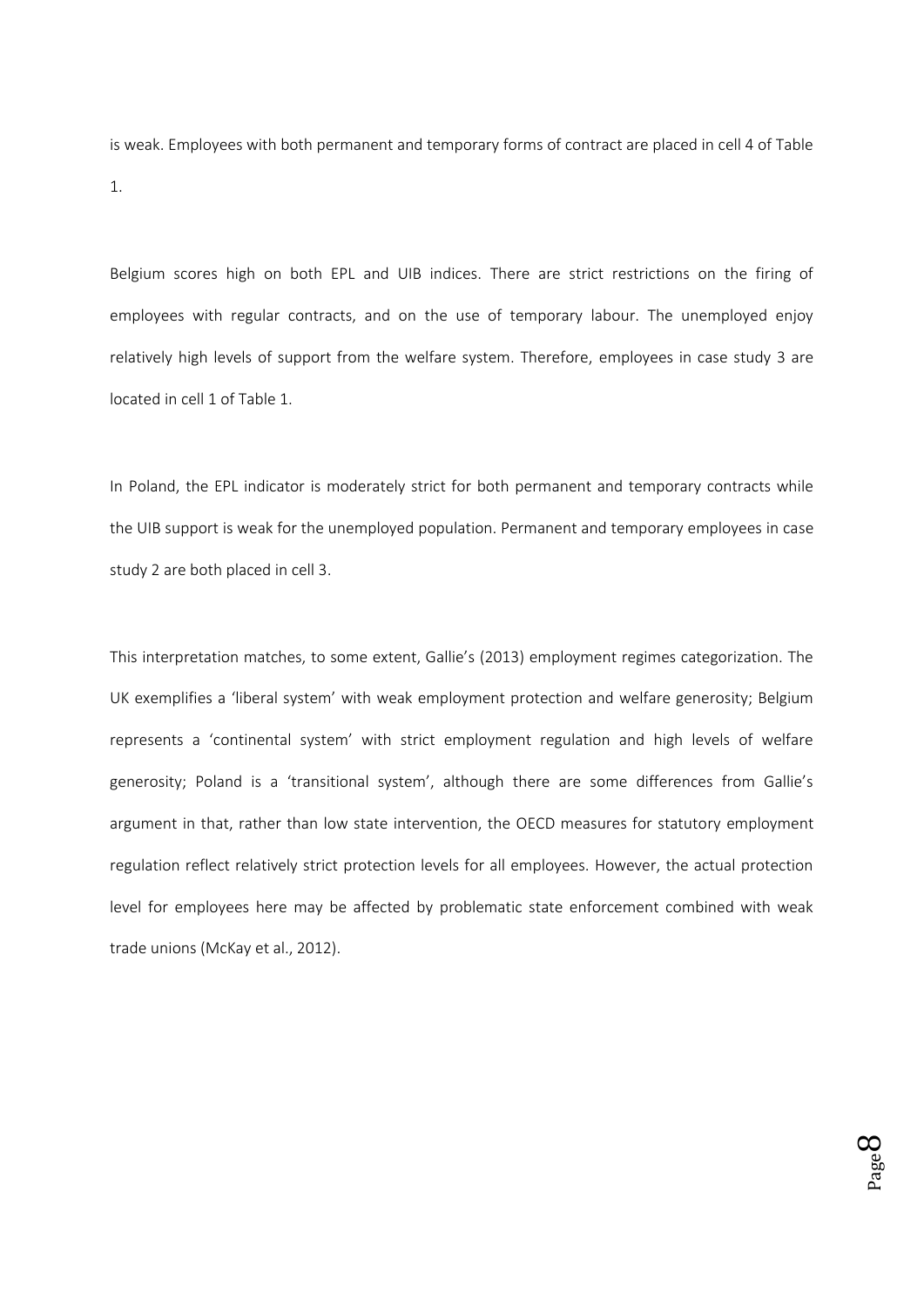

Figure 1: Level of employment protection in Belgium, Poland and UK in 2013. Source: OFCD



Job security can be understood as an individual dimension involving a cognitive factor – estimation of the likelihood of losing one's job or affective-factor worry about losing one's job (Greenhalgh and Rosenblatt, 1984). Here it is considered as an organizational mechanism in the face of volatile and uncertain market demands (Hudson, 2002). In order to achieve flexibility, companies often hire individuals on temporary, fixed-term or part-time contracts (Hudson, 2002); labour casualization and cost reduction are thus achieved by externalizing the bureaucratic control to temporary work agencies, which has a detrimental impact on the quality of jobs (Kalleberg, 2011).

Using the logic of flexicurity, the risk of job loss should be mitigated by the promise of employment security and support in the form of transitions from job to unemployment and back with opportunities for lifelong learning, active labour-market policies and financial support through social security systems. However, workers are embedded in different contexts of work regulation to different extents and thus exposed to different market pressures making them more or less vulnerable (Gallie, 2007). Due to the economic crisis which has weakened welfare state mechanisms and decreased labourmarket opportunities, employees face a two-fold risk to their well-being – insecurity can itself act as a stress factor through lack of control over a critical aspect of life (Virtanen et al., 2013) but also often

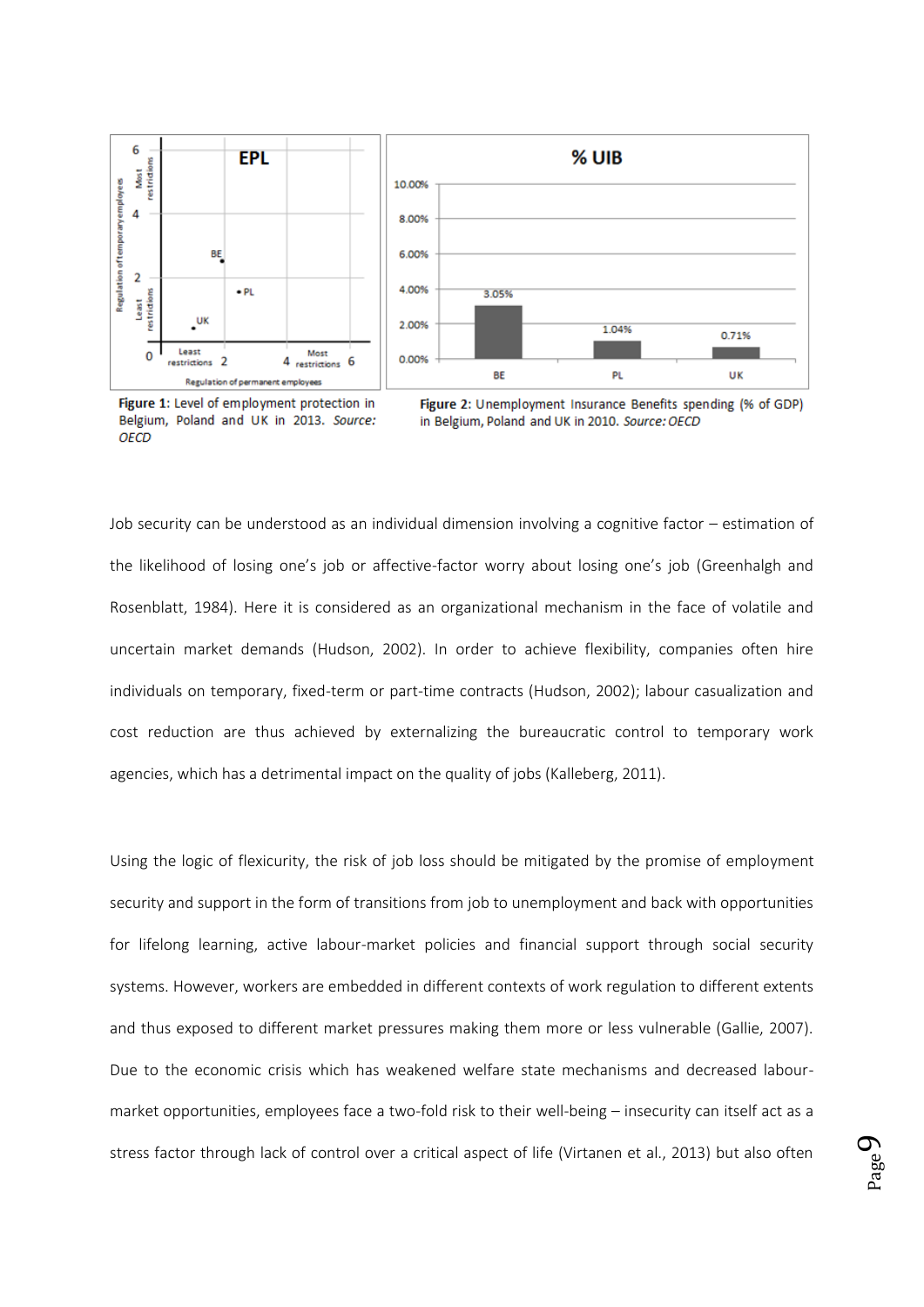results in the transfer of risk from employer to employee (McGovern et al., 2007). Haidinger and Flecker (2015) demonstrate that the peripheral workforce usually bears the costs of highly flexible employment relations. The fear of losing jobs forces individuals to comply with increasingly demanding management mechanisms that extract more effort from workers (Taylor, 2013).

Individuals from the case studies have, in principle, different experiences of job quality for two reasons: (i) the employment security context in which they are embedded; and (ii) the level of job security they have with the employer. The approach taken in this paper allows us to explore how institutional systems impact organizations and affect individuals by shaping their job quality.

## Description of Case Study Organizations and Research Approach

#### Case study 1 - Scottish Spirits Company in the UK

The Scottish spirits industry employs around 45,000 workers directly and indirectly in the UK, (Scottish Whisky Association, (SWA), 2013). The quality aspect of the product means the industry is selfregulating. Scotch whisky is only labelled as such when it has been matured and bottled solely in Scotland (Food (The Scottish Whisky Regulations) Order, 2009).

The company analysed, SpiritsCo, is a privately owned multinational involved in every stage of production – cooperage, distilling, maturation, bottling and packaging – and is one of the four leading Scottish spirits producers. Shop-floor workers are well remunerated (compared to those in the industry and elsewhere in Glasgow for the same type of job), and receive a generous pension scheme and training programme, so the company is considered a good employer. This case study focus on the bottling and packaging site, which is located in Glasgow and employs around 200 shop-floor workers. The data was gathered at the bottling site, where 27 semi-structured interviews were carried out with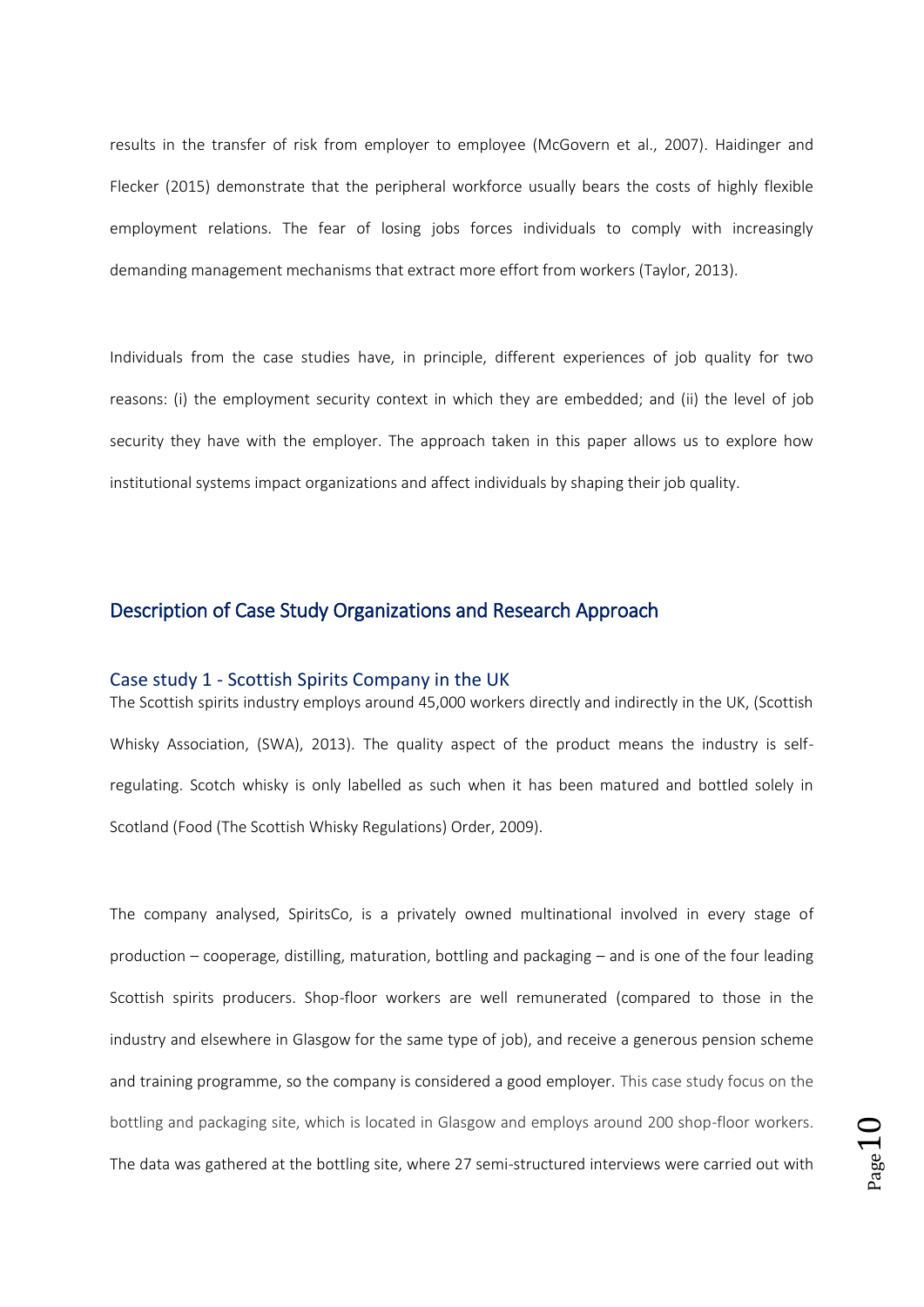managers, core and peripheral workers, and shop stewards, as well as three focus groups with middle and senior managers. SpiritsCo's bottling site is known for high commitment/performance practices, such as weekly team meetings for problem solving, a partnership deal with the local trade union, emphasis on employee engagement and long-term relationships with them. The recent market expansion in the spirits industry has resulted in SpiritsCo's management seeking greater flexibility, which is operationalized in terms of utilizing different forms of employment contracts, multiple shifts, and multitasking teams. This functional and numerical flexibility of labour is used to adjust production to the increasing demand and is suited to the unpredictability that typifies the spirits industry.

The workers contracted by SpiritsCo are employed on a permanent or temporary basis. The percentage of casual labour varies, reaching 60 % of the total workforce in more demanding periods of production. Around 80 % of the permanent workforce is unionized. The permanent workforce is divided into two types of contracts: 'core full-time' and 'core-flexi' workers. The latter were introduced to increase flexibility and to eliminate overtime that was being paid to full-time workers, opening up more vacancies to give temporary staff the opportunity to apply for permanent positions. It also fitted the 'good employer' image. The core full-time workers are employed on a full-time (38 hours) and permanent basis, whereas the core-flexi workers are employed on a zero-hours and permanent basis. The number of hours that the core-flexi workers work in one year is decided at the beginning of each year according to the forecast production demand, from 0 to 30 hours a week. This allows management to keep core-flexi workers at home during periods of lower production demand usually at the beginning of the year), and bring them back to the plant site in 'rush periods' (from April to December), when they make up for the hours they have not worked.

In some cases, the long-term employer–employee relationship is applied to the temporary workforce. SpiritsCo employs temporary workers directly and emphasizes that most of them are employed year after year even if only for a few months. This saves the company on training costs and time, and gives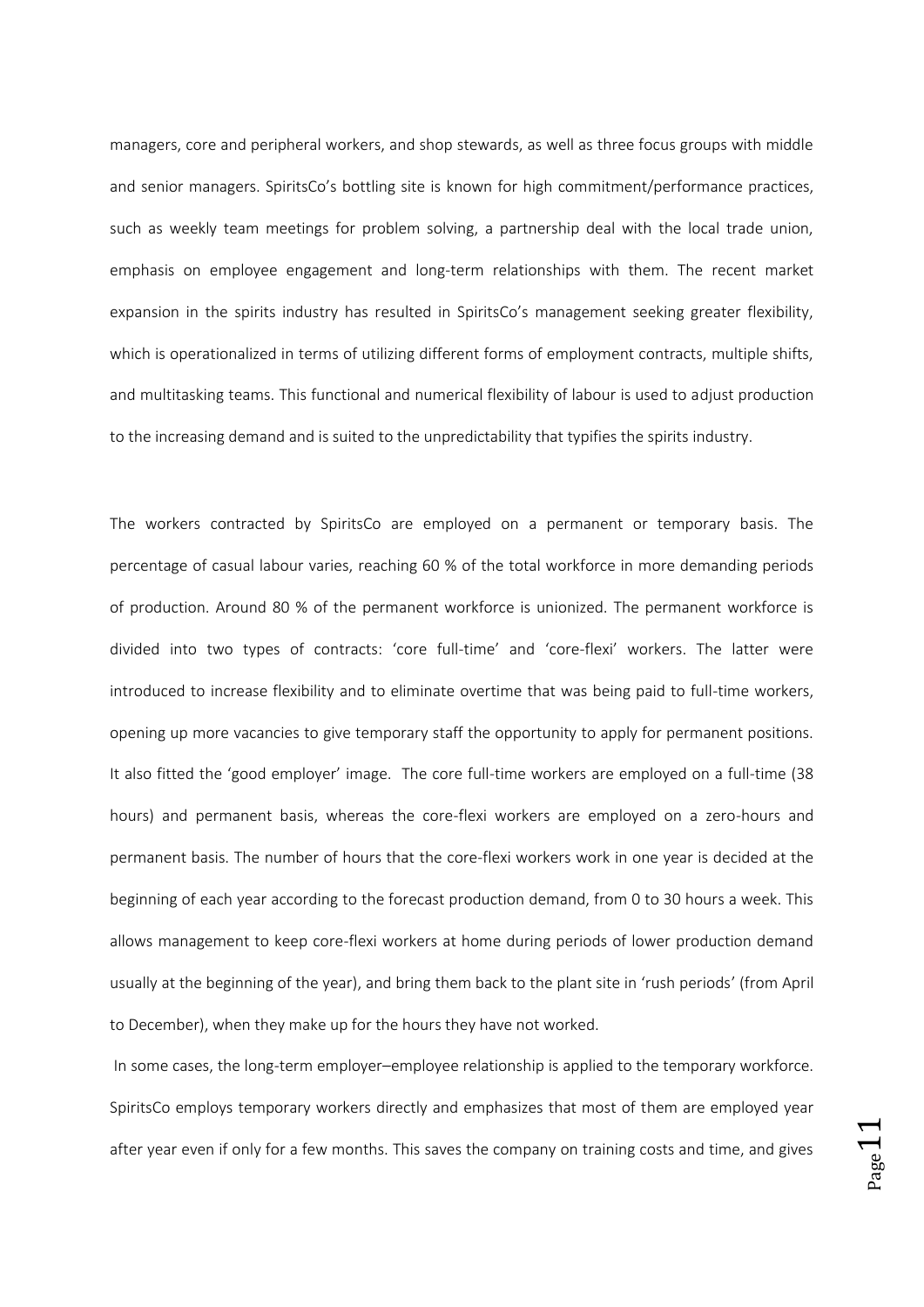the opportunity for individuals to have a decent paid job once a year. Temporary workers are recruited preferably from within the area where the bottling site is located, which is an area with low job opportunities. According to the interviewees, the majority of temporary workers have been experiencing long-term or various periods of unemployment. This company's temporary recruitment strategy creates two major dynamics that relate to the EPL and UIB. First, employment regulation in the UK allows the use of temporary work with almost no restrictions, at the same time creating a very weak contractual relationship between employer and employee, even as regards permanent contracts. According to Gash and Inanc (2013), hiring and firing permanent and temporary employees in the UK is equally easy due to the low levels of regulation of temporary and permanent employment. Second, the combination of workers' low skill level, the limited financial support provided by the welfare state to unemployed individuals, and the high unemployment rate in Glasgow,<sup>2</sup> results in huge pressure to go back to the job in an area with few employment alternatives.

#### Case study 2 - Commercial Transport Vehicle Manufacturing in Poland

At company level, permanent contracts can be regarded as too protective for employees, since they preclude changes in the level of the workforce in response to market pressures. Flexible forms of employment were therefore introduced in Poland to reduce the unemployment rate and to enable more flexibility for employers. There has been a rapid increase in atypical types of contract: short-term contracts, temporary agency work, civil contracts and self-employment. About 24 % of all employment in Poland is carried out on short-term contracts, the highest rate in the EU (Trappman, 2011). Unlike civil contracts and (bogus) self-employment, which are not covered by labour law and offer very limited social security provision, there are relatively strict legal limitations on temporary forms of work such as agency work – equal treatment clauses, restrictions on the use of agency workers around certain environmental hazards and limitations on consecutive contracts. Temporary contracts differ from permanent contracts in the notice period (2 weeks instead of 3 months) and the fewer

**.** 

<sup>&</sup>lt;sup>2</sup> In 2015 Glasgow was the jobless capital of the UK, with no one employed in 30.2% of households (Source: ONS).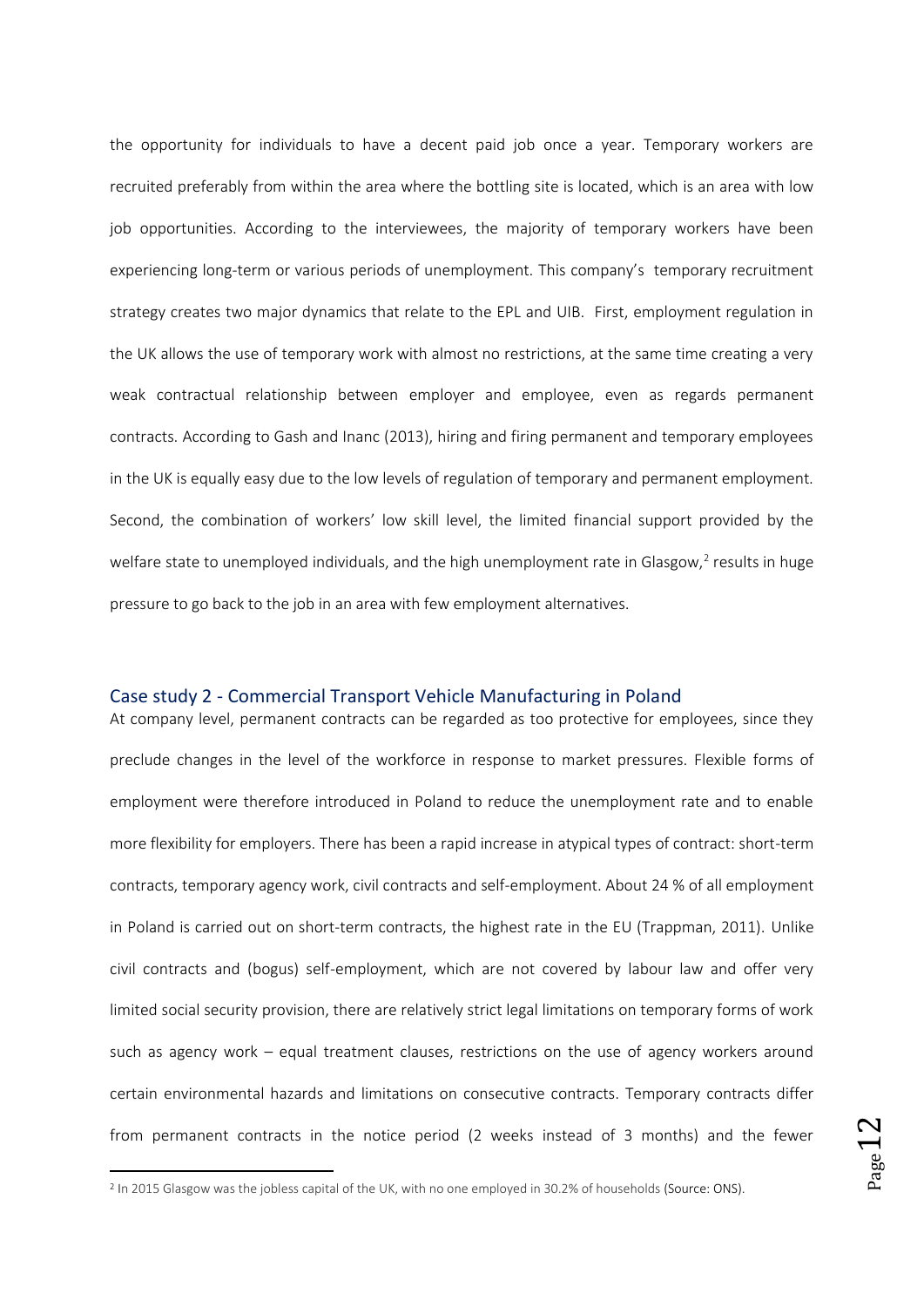opportunities for unemployment benefits, which are calculated on the basis of tenure (at least 6 months of employment to be entitled to benefit, 80 % benefit if the tenure is less than 5 years). Even though on paper temporary agency work seems to be a rather protected form of atypical work, it is still short term and easily cancelled, leading to low job security and insecurity during unemployment. Although a third consecutive short-term contract with one employer should automatically be converted to permanent status, temporary work agencies often transfer workers between themselves in order to avoid having to employ them permanently. Temporary agency workers have no trade union representation, as trade union regulations are incompatible with the triangular relation between the company, the agency and the workers.

Poland is the third-largest producer of commercial transport vehicles in Europe. CommerTrans, a Polish subsidiary of a publicly owned multinational manufacturing company, is one of the biggest in its sector. In the mid-1990s the company acquired production facilities in Poland, continuing a similar type of production, and taking over existing personnel and trade union organization. For case study 2, eight interviews were carried out with line managers, HR representatives and permanent and temporary workers in CommerTrans.

CommerTrans prides itself both on adopting a high-road strategy in product quality and in employee relations, emphasizing its corporate social responsibility policies. The production system includes lean production elements – high performance through cross-functional teamwork, a focus on value-adding processes, just-in-time principles, continuous improvement, eliminating errors at source and using quantitative data to monitor progress. Organizational policies cover open dialogue, engagement, development opportunities and respect for the individual. CommerTrans prides itself on safe working conditions and strict adherence to all legislative requirements. General guideline targets for workforce flexibility are provided by the headquarters while local workplace regulations concerning pay, hours,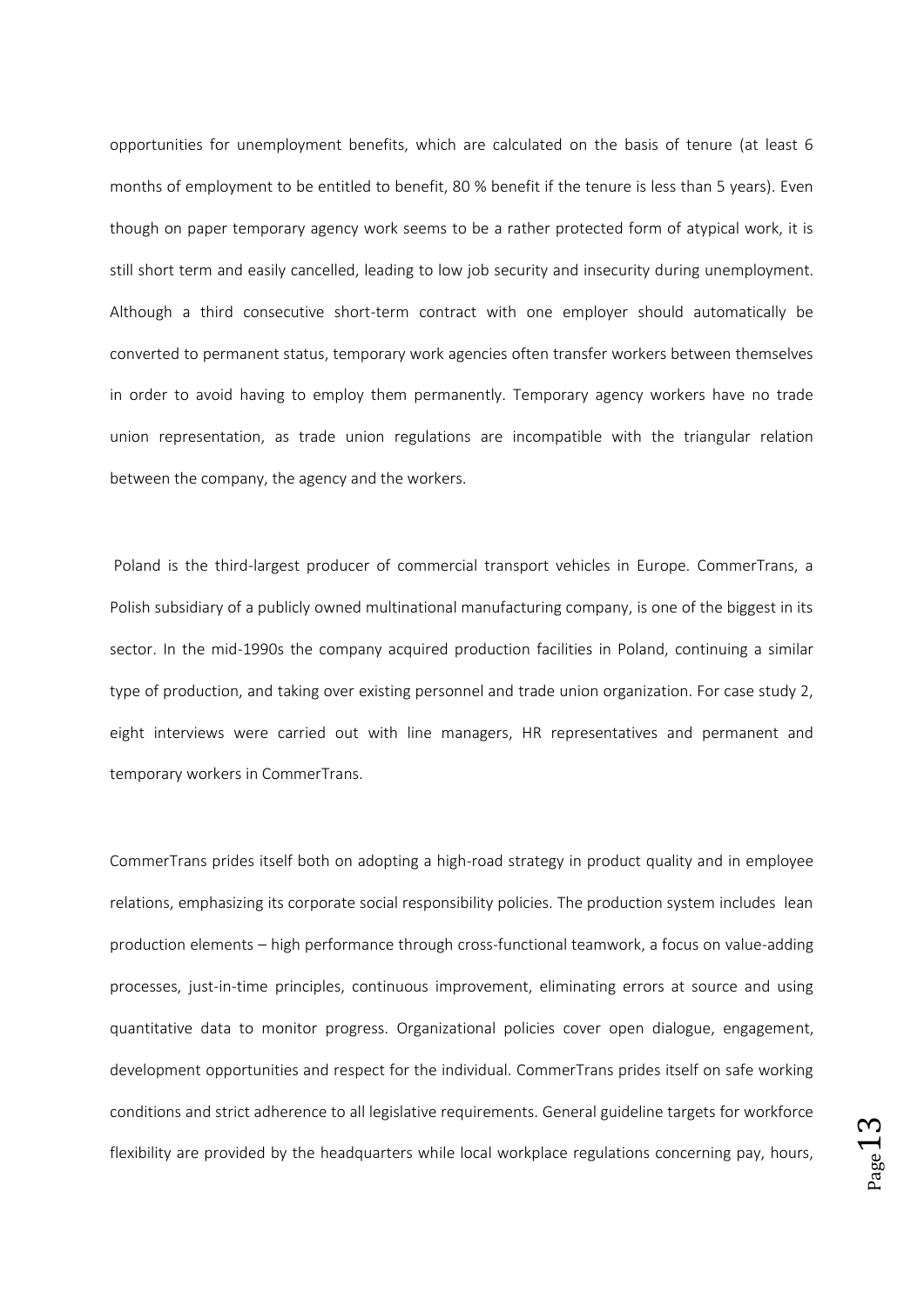and use of the flexible workforce are negotiated with company-level trade union representation. Temporal, financial, functional and numerical flexibility of labour are used to adjust production capacity to production needs in a product market that is characterized by heavy competition and volatility.

To achieve numerical flexibility, the company has contracts with three temporary work agencies. There are about 1350 production employees, approximately 20 % of whom are hired through temporary work agencies (a threshold of 15 % negotiated with the trade union was exceeded at the time of the interviews). About 50 % of the directly hired production employees are unionized (temporary agency workers are not unionized). Temporary work agencies are strategically used for recruitment – the only way into the organization for a lower-skilled production worker is on a temporary agency contract lasting from a month to a year, but which cannot exceed 18 months by law. It is agreed that if the company-wide threshold for agency workers is exceeded, some agency temps will be offered temporary contracts with the company itself, but it is extremely unusual for these types of contracts to be converted to permanent contracts with the company. Most often temporary workers' contracts are not renewed after the two consecutive contracts permitted by law, and they are replaced by new temporary hires. This approach is justified by the high protection level of regular permanent employment in Poland. The voluntary turnover in the company is low and average tenure high; letting go of permanent employees is time-consuming, expensive, includes union negotiations and carries the risk of 'negative publicity'.

#### Case study 3: ICT Sector in Belgium

The third case study concerns Belgian IT workers: software developers and infrastructure workers (networking and system administration). It is based on interview data gathered from 25 interviews with people working in software development or network administration in various companies. The strategic role of the ICT sector in market globalization continues to strengthen in the national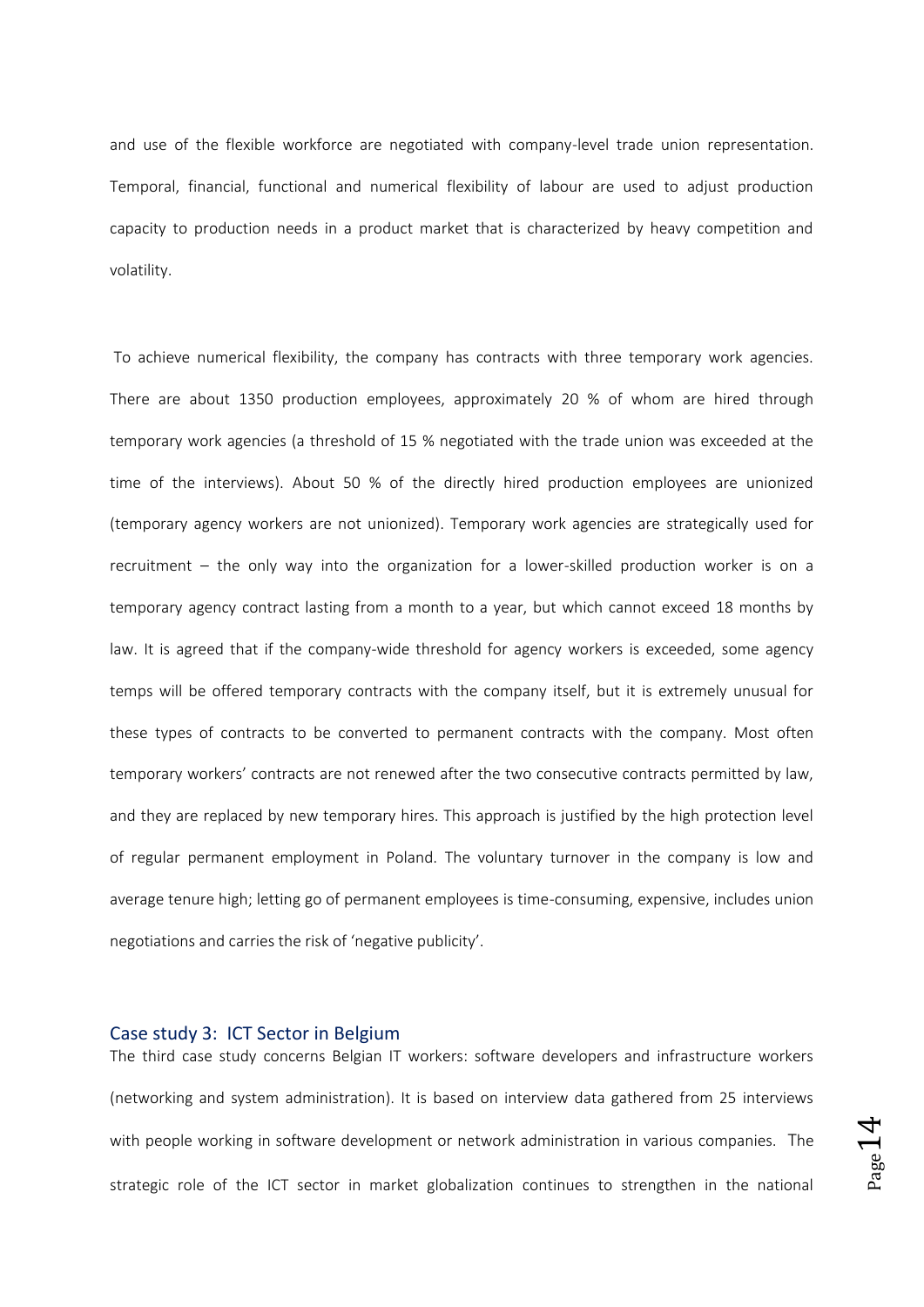economies of the most industrialized countries. This sector continues to record profound growth rates. As shown in Table 2, according to the 'barometer of the information society' published by the Belgian Ministry of Economy in 2014, the total number of companies active in Belgium's ICT sector in 2013 was 36,057, an increase of 20.2 % compared with 2008 despite the Great Recession. Significantly, the only sub-sector where there is a decline in the number of companies is the industrial branch of the ICT sector.

Most Belgian ICT companies are situated in the service sector. In 2013, according to Belgian Social Security, out of a total of 3.8 million employees, 73,422 worked in ICT, representing 1.9 % of the total; 3.25 % of Belgian employees possess specialized ICT skills.

|                                      | Nace | 2008    | 2013    | Change in % |
|--------------------------------------|------|---------|---------|-------------|
|                                      |      |         |         |             |
| Manufacture of computer, electronic  | 26   | 577     | 545     | $-5.55$     |
| and optical products                 |      |         |         |             |
| Wholesale information and            | 46,5 | 1660    | 1777    | 7.05        |
| communication equipment              |      |         |         |             |
| Software publishing                  | 58,2 | 569     | 560     | $-1.58$     |
| Telecommunications                   | 61   | 5 4 0 3 | 6 1 8 9 | 14.55       |
| Computer programming, consultancy    | 62   | 19 445  | 23 4 54 | 20.62       |
| and related activities               |      |         |         |             |
| Data processing, hosting and related | 63,1 | 1458    | 2 5 9 4 | 77.91       |
| activities; web portals              |      |         |         |             |
| Repair of computers and              | 95,1 | 875     | 938     | 7.20        |
| communication equipment              |      |         |         |             |
| Total                                |      | 29 9 86 | 36 057  | 20.25       |

Source: Belgian Ministry of Economy (2014)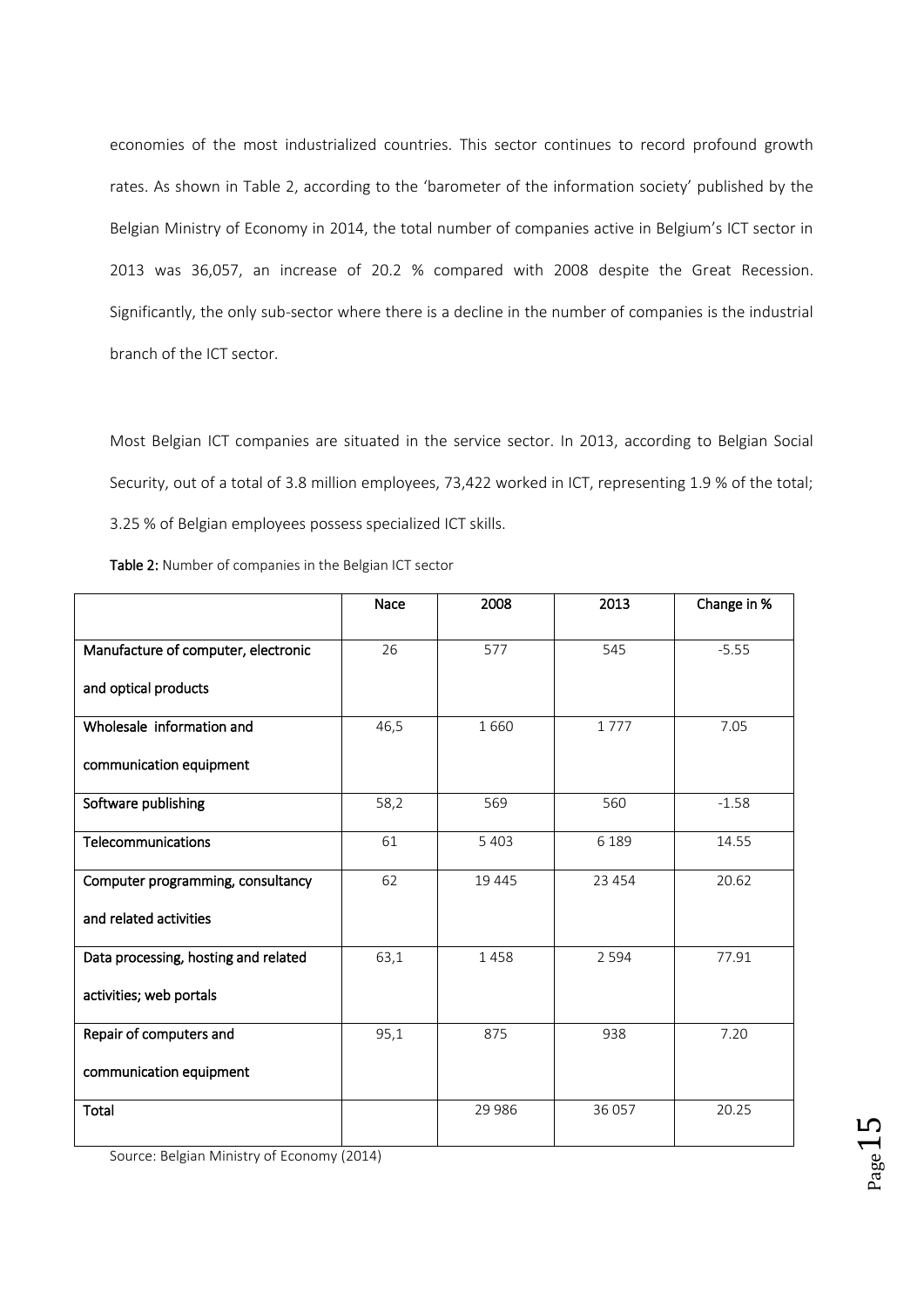Table 3: Employment by enterprise size class, computer programming, consultancy and related activities (NACE Division 62)

|              | Total       | <b>SMEs</b>  | Micro | Small | Medium-sized | Large |
|--------------|-------------|--------------|-------|-------|--------------|-------|
|              | (thousands) | (% of total) |       |       |              |       |
| <b>EU-27</b> | 2 6 14.8    | 67.1         | 28.2  | 20.0  | 18.9         | 32.9  |
| Belgium      | 65.1        | 75.1         | 37.0  | 19.5  | 18.6         | 24.9  |

Source: Eurostat 2012

Table 3 shows that in 2012 (the most recent year for which data are available) 78.6 % of the Belgian workforce in computer programming, consultancy and related activities worked in small and medium enterprises (SMEs), companies with fewer than 250 people. This is higher than the EU-28 average and has mostly to do with the relatively large number of micro-sized companies with fewer than 10 people working in them. In table 2 we can see that 65 % of the Belgian ICT sector was involved in computer programming, consultancy and related activities. It may be estimated that most software developers are employed as consultants in micro-sized companies or are self-employed. The nature of the work requires rather small teams of 5–10 people working on a project. This work can range from functional analysis of a customer's needs to deciding on a technological course of action in a technical analysis, translating this into modules of programming code, and finally actually coding and bug testing, usually but not always in contact with the customer.

This is also reflected in the employment practices in the sector: while there are employees on fixed or permanent contracts, as in every sector, the number of self-employed people increased from 600 in 2002 to 3100 in 2012 (Belgian Ministry of Economy 2012). A large proportion of ICT workers are also employed through consulting firms and work on a project-by-project basis. Nine of the 25 interviewees work on this basis. Formally employed on fixed or permanent contracts, in reality they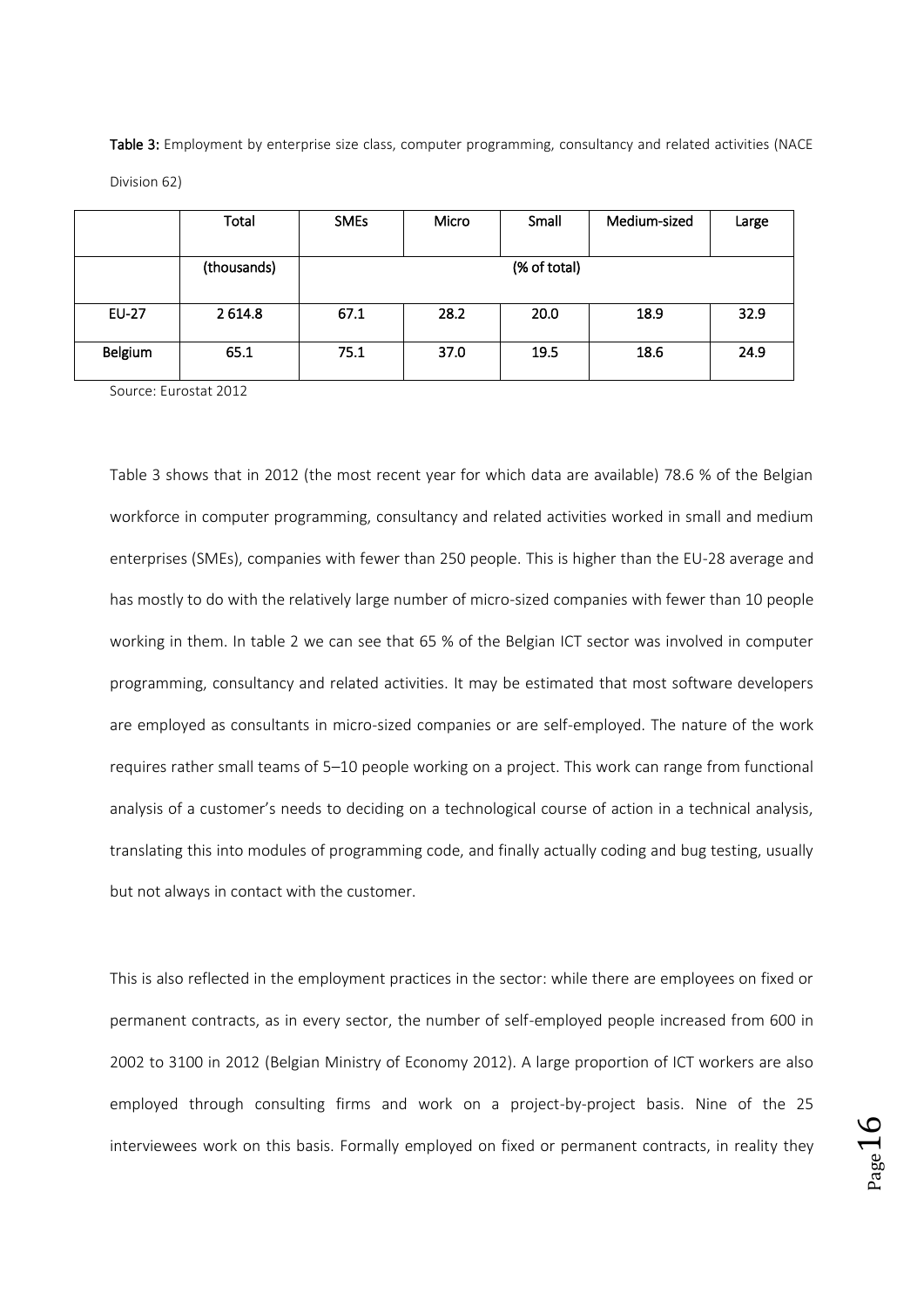change their workplace from once every two years to as often as three or four times a year. Turnover and rate of job change are also quite high.

### Case Analysis

This paper presents initial findings about how companies organize work around job security in order to achieve flexibility within a framework of employment security; it also explores how that impacts on job quality outcomes. The analysis starts with the form of contract and follows the consequences on two levels where job quality can be studied: the organizational level where skills, training and corporate culture are reviewed; and the individual level where employees, having regard to their job security and job quality, determine their strategies regarding engagement in work and other labour-market options. Both levels function in the context of EPL and UIB regulations.

#### Job Quality in a Scottish Spirits Company

At SpiritsCo, temporary and permanent (full-time and core-flexi) workers are integrated in the same teams regardless of their form of contract; their pay is equal, and they work the same hours in the three existing shifts. Nevertheless, segmentation of the workforce can clearly be seen on site in two ways. The first relates to contractual typology, with both groups of permanent employees enjoying long periods of job tenure, while the temporary workers are employed on a very short-term and casual basis. The second way relates to skills utilization and development.

The permanent workforce perceive their jobs as very secure, admitting that someone would "have to commit murder, seriously, to be sacked" (permanent shop-floor worker). SpiritsCo wants to be perceived as an employee-friendly company that does not want to lay off employees. Despite the weak employment security (EPL and UIB), permanent workers do not feel vulnerable to unemployment. The company's approach to permanent employees shelters them from a weak welfare state.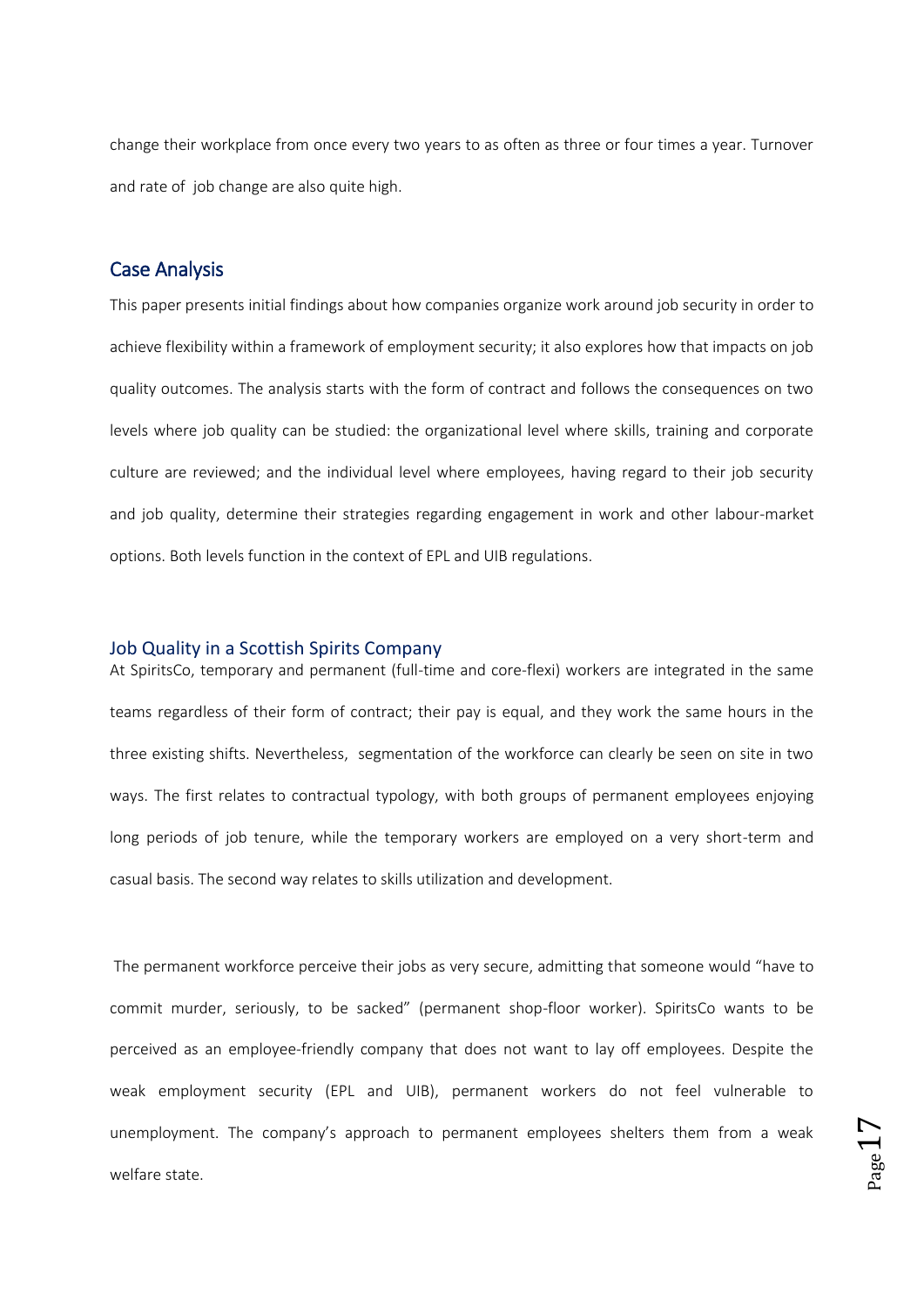The job quality outcomes are different for permanent full-time and permanent core-flexi workers. Although pay and pay-related schemes are equal, according to interviewees the core-flexi workers were "pushed into" a greater variety of tasks, which meant more effort and flexibility. To adapt to market demands and rising overtime costs, SpiritsCo implemented more shifts. After negotiations with the trade union, in addition to the normal day shift (7.30 a.m. to 4.30 p.m.) management introduced a permanent twilight shift (4.30 p.m. to 11.30 p.m.), and night shift (10.00 p.m. to 7.30 a.m.). The allocation of employees to the different shifts depends on the skills needed on a particular shift. An individual with more skills is more likely to be allocated to the twilight and night shifts where high functional flexibility is required. This restructuring of working hours resulted in further segmentation of the workforce and more varied job quality outcomes in terms of both hours of work, and skills utilization and development. Employees on core-flexi contracts wait to be called in for the more demanding production periods, when they work different shifts and have to make up their hours. They work up to 10 or 12 hours on different shifts, depending on production requirements. According to the interviews, these patterns of work result in a skewed work–life balance, sleep deprivation, and sometimes exhaustion. Skills development also depends on production requirements. If management needs more people to be trained on a specific machine, core-flexi workers will go on a training course to develop the specific skill required. This contrasts with full-time workers who are on a fixed shift (usually the day shift) and can request training themselves. This means that full-time workers have control over their skills development, and consequently over which tasks and shifts they will be allocated to.

Pay conditions for the temporary workforce are equal to those of permanent workers, but their contractual link to SpiritsCo is much weaker. Individuals can be hired for a minimum of two weeks, their contract can be extended according to production requirements, and they can be laid off at a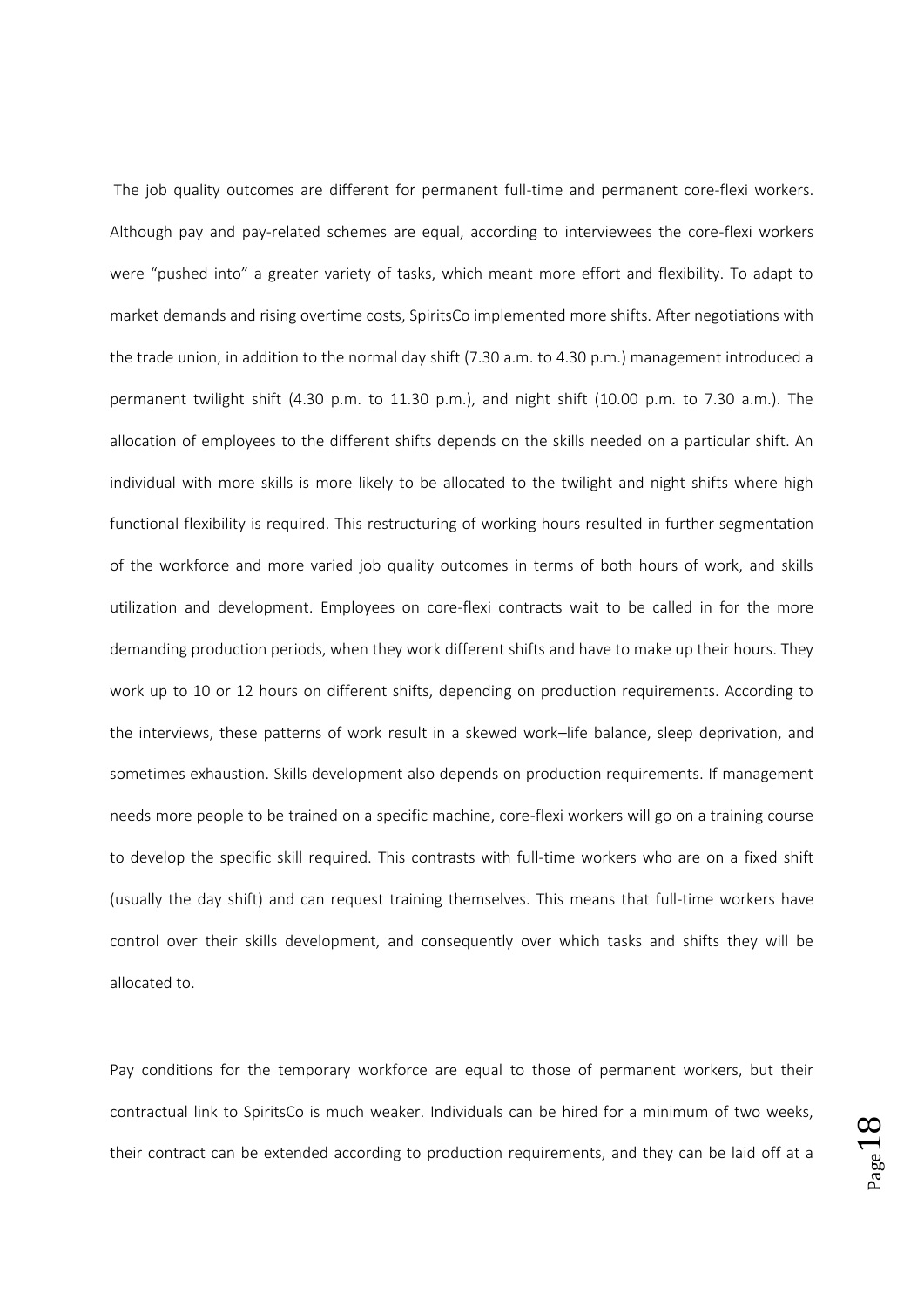week's notice. According to the interviewees this creates a sense of uncertainty when the "rush period" is coming to an end. SpiritsCo management argues that because individuals come back to work every year they are able to develop a significant range of skills. Employees and shop stewards report that the skill level of temporary workers is generally lower than that of permanent workers. However managers acknowledge that the training opportunities are not the same for temporary and permanent workers. SpiritsCo is not interested in investing in training people employed on a shortterm basis, and therefore newly hired temporary workers are trained on the job to do the specific task they were hired for; the long-term temporary workers do not receive any training because they are already trained on the machines, tasks, culture and premises of SpiritsCo. Despite temporary workers' weak relationship with SpiritsCo they want to come back to work for the company the following year because the wages there are higher than in other companies in Glasgow. This unbalanced employment relationship allows the company to take advantage of temporary workers. The performance assessment system encourages temporary workers to develop further skills (handling forklifts and specific packaging machines) outside the company when unemployed. Most temporary employees emphasized that getting training during such periods was key to coming back to work for SpiritsCo the next year and to eventually getting a permanent contract. SpiritsCo thus externalized the training effort and responsibility to individuals.

The case of SpiritsCo highlights the connection between the company's need for flexibility and the consequences in terms of segmentation of the workforce and individuals' job quality. For the workers, the use of flexibility as an organizational strategy decreases the quality of jobs. The low EPL and the weak social security in the UK serve to highlight poor aspects of employment and work conditions for both groups of workers.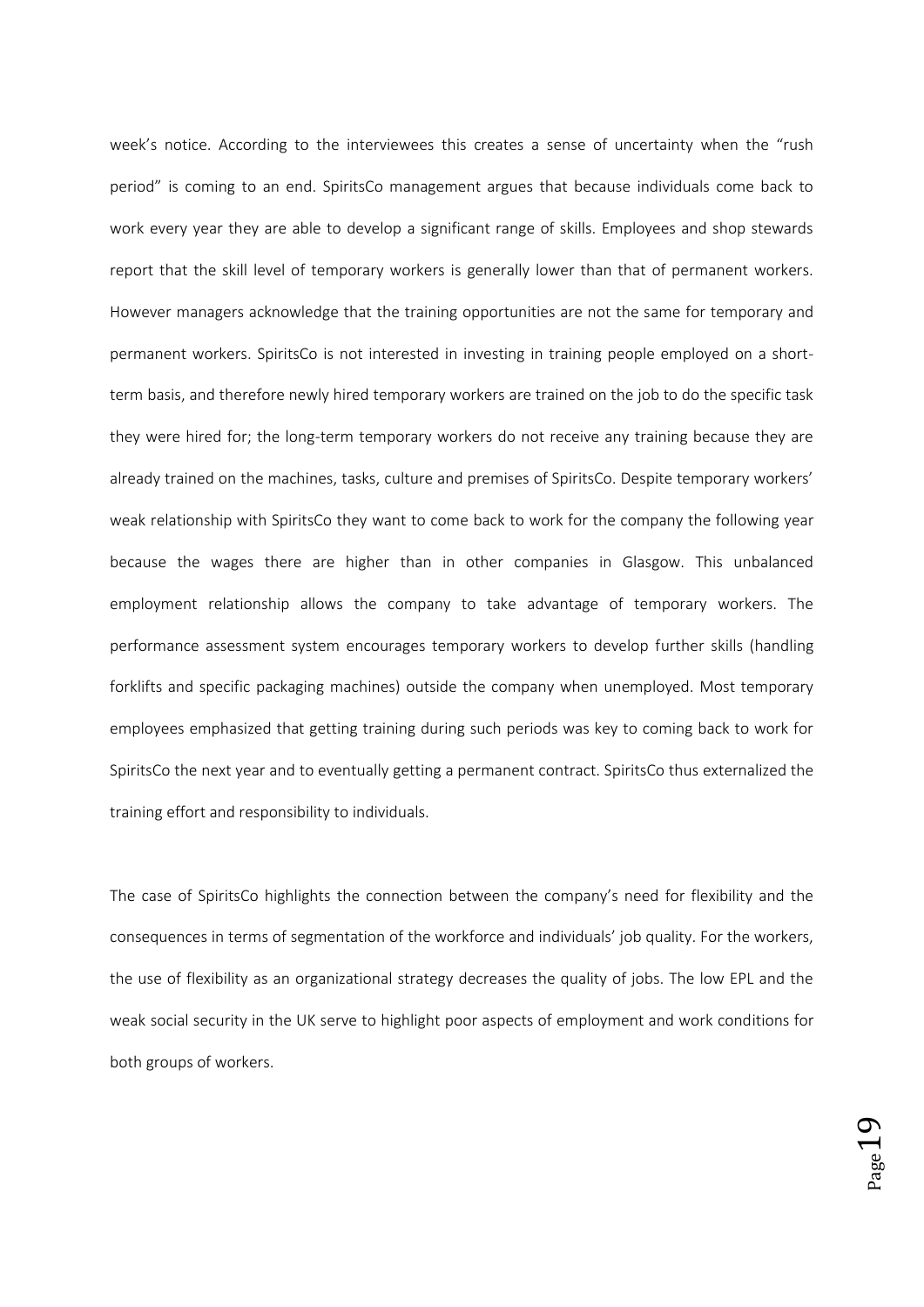#### Job Quality in Commercial Vehicle Manufacturing

In Poland both permanent and temporary employees can be placed in the high EPL-low UIB quadrant and in CommerTrans they share such aspects of job quality as pay, hours of work and work environment. Nevertheless, there are critical differences in job quality relating to skills development and job security. There is a clear division between permanent workers with long tenure and high skills, and temporary agency workers on short-term contracts with low opportunities for skills development.

Employees on permanent contracts are protected through high EPL as well as their specific skill set. CommerTrans seeks skills that are in short supply in the labour market and devotes significant time to training. According to the interviewees it takes almost two years for an employee to be fully qualified to work according to company standards. CommerTrans emphasizes its unique corporate culture, which plays a crucial role in achieving the necessary level of excellence in performance. As the process of internalization of corporate values and norms takes time and is viewed as an investment, permanent employees are considered a valuable resource and their attitudes are regularly monitored through employee engagement surveys. Although the overall benefits package on offer is low, permanent employees get higher and longer-lasting benefits compared with temporary workers. In conditions of high EPL and generally low UIB, the level of skills and knowledge of values, along with the protective regulations attached to the permanent employment contract, enhance the job quality of permanent employees in CommerTrans.

Temporary agency workers are placed in the high EPL-low UIB quadrant due to restrictive statutory regulation, but their working lives differ from those of permanent colleagues. Most contracts used in CommerTrans are for periods of between one and six months to retain the necessary level of flexibility. If the two consecutive contracts allowed by law have been used up, there are the legal options of termination of the employment contract or signing a direct contract with the user firm, as well as the semi-legal option to transfer the worker between 'friendly' temporary work agencies while

 $_{\rm Page}$ 20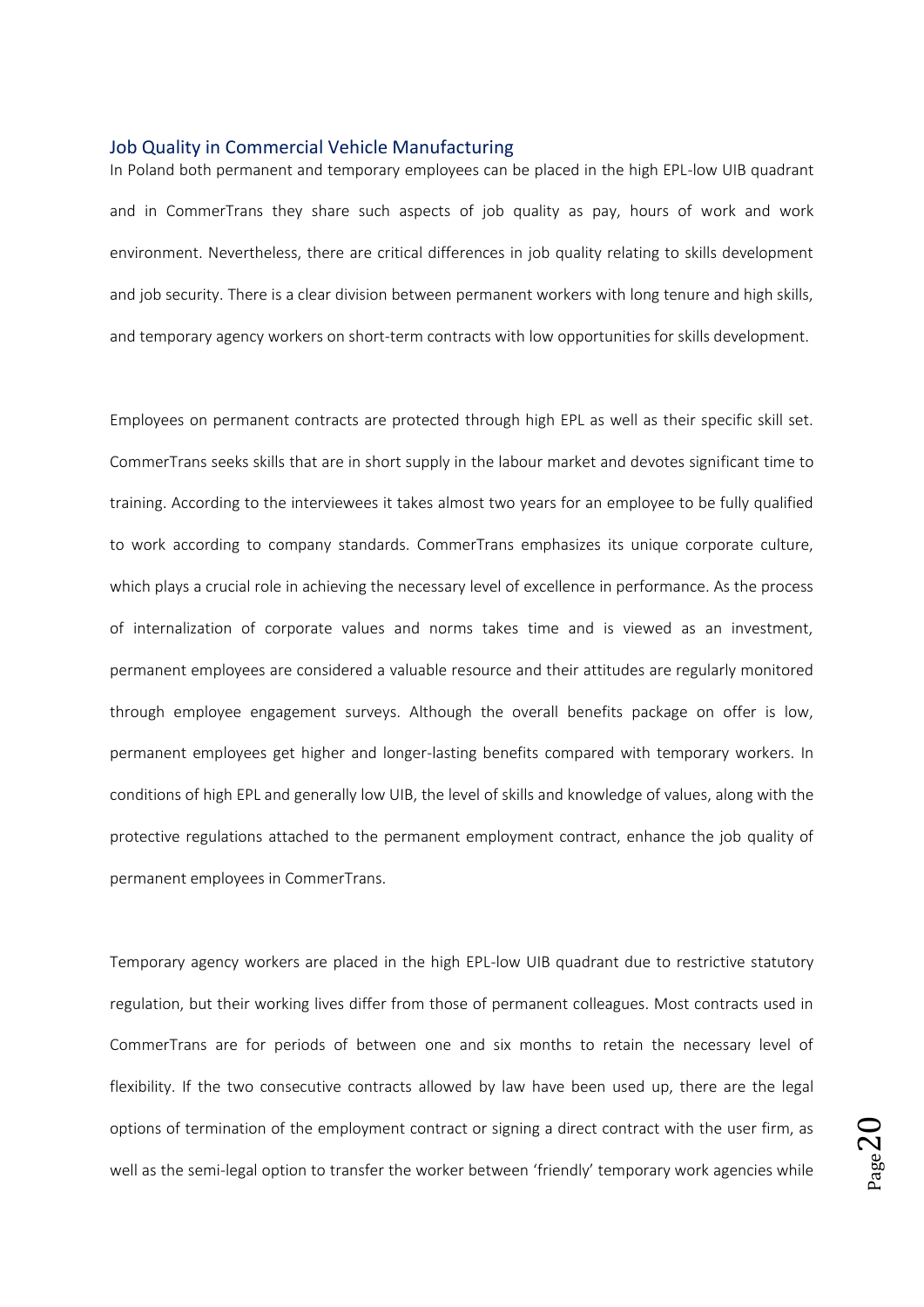retaining the same user firm. Even though the latter is not common practice in CommerTrans, the direct hire of agency workers is very rare – only the very best can get temporary direct contracts and transfers to permanent direct contracts are practically unheard of. Due to the short tenure and lower skill base, temporary workers are assigned to jobs that require lower skills and neither the agency nor the user firm is motivated to provide them with long-term competency development. None of the parties in this triangular relationship is prepared to invest in the internalization of corporate culture, and agency workers are not involved in engagement surveys.

The high level of EPL has ambiguous consequences for both company and workers in Poland. The company implements the headquarters' targets on workforce flexibility while aiming for an 'employee-friendly' image, by not laying off the permanent workforce when orders decrease. This trade-off also creates difficulties. Managers are aware that if temporary workers on two weeks' notice are not satisfied, they can easily seek jobs elsewhere. Interviewees pointed out that temporary workers make more mistakes and do not have a vested interest in teamwork, which is considered a bad example for permanent workers.

From the employees' point of view CommerTrans is the employer of choice in the area – pace and intensity of work and managerial control can be far higher elsewhere. Temporary agency workers are aware that opportunities to switch from agency contracts to direct employment are scarce, and that the only option is a temporary direct contract. Their low level of engagement may be seen as a strategy for dealing with low job security by distancing oneself; there is little to compete for in terms of performance excellence. Nevertheless, they return for consecutive contracts, as CommerTrans is the best prospect in comparison with low UIB and other labour-market offers.

 $_{\rm Page}$ 21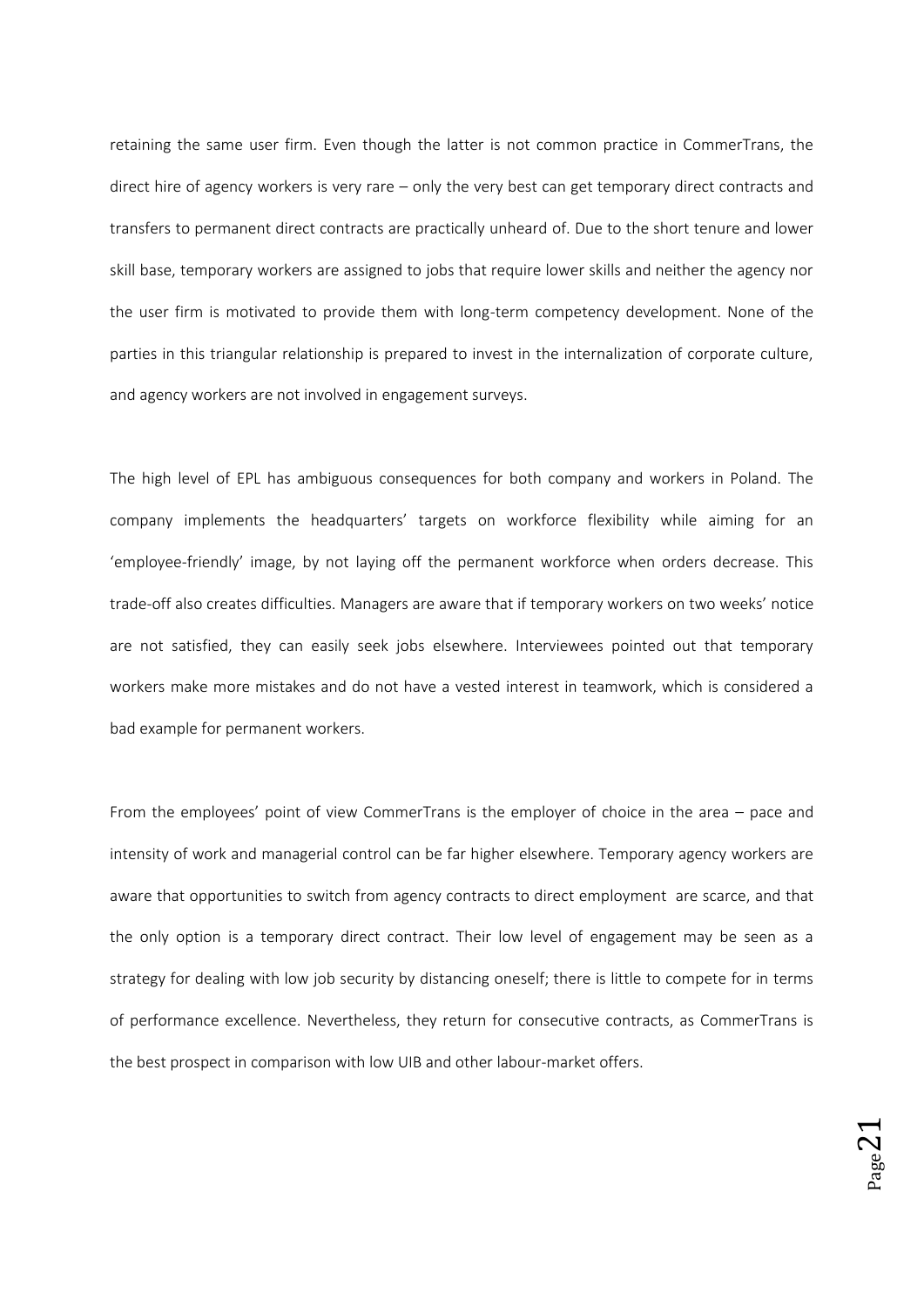The case of CommerTrans shows the connection between job quality and flexibility in a situation where, even though two groups of employees are both exposed to relatively high levels of EPL (albeit with different standards) and low UIB, the organizational strategies based on available legal provisions have led to further dualization of working conditions. Permanent workers' job security is enhanced by continuing skills development and protection from dismissal, whereas temporary agency workers have few opportunities for skills development, little hope of a more secure contract and limited options for unemployment benefits once the temporary contracts end. The use of flexible work patterns to adjust production capacity has led to increased security for permanent workers for whom temporary workers act as a buffer, while those same temporary workers are trapped in an insecure working future.

#### Job Quality in the ICT Sector

The case study presents an ICT sector with two defining features. The first is a tight labour market: all indicators point to a shortage of skilled labour in the Belgian ICT sector. According to Agoria (2015), the Belgian employers' organization for the technology sector, there are about 4000 job vacancies which take a very long time to fill, if they are filled at all. According to the Flemish labour consultancy and platform, there are 6438 long-term vacancies (VDAB, 2015). Its Wallonian counterpart Forem reported 1052 such vacancies (Forem, 2013), while the Brussels Observatory of Employment reported 496 such vacancies for the city of Brussels (Actiris, 2013). Recall that in Table 3 the number of people employed in the Belgian ICT sector stood at 65,100, so the hard-to-fill vacancies represent a significant percentage of the total employment in the sector.

Table 4: ICT specialists, statistics on hard-to-fill vacancies in enterprises in 2015

|                | <b>Employ ICT</b><br>specialists | <b>Recruited/tried to</b><br>recruit | Hard-to-fill vacancies                           | <b>Training to ICT</b><br>specialists | <b>Training to other</b><br>persons employed |  |
|----------------|----------------------------------|--------------------------------------|--------------------------------------------------|---------------------------------------|----------------------------------------------|--|
|                | % enterprises                    | % enterprises                        | % enterprises that<br>recruited/tried to recruit | % enterprises                         | % enterprises                                |  |
| <b>EU-28</b>   | 20                               |                                      | 38                                               | 10                                    | 19                                           |  |
| <b>Belgium</b> | 28                               | 12                                   | 46                                               | 14                                    | 29                                           |  |

Source: Eurostat (2015)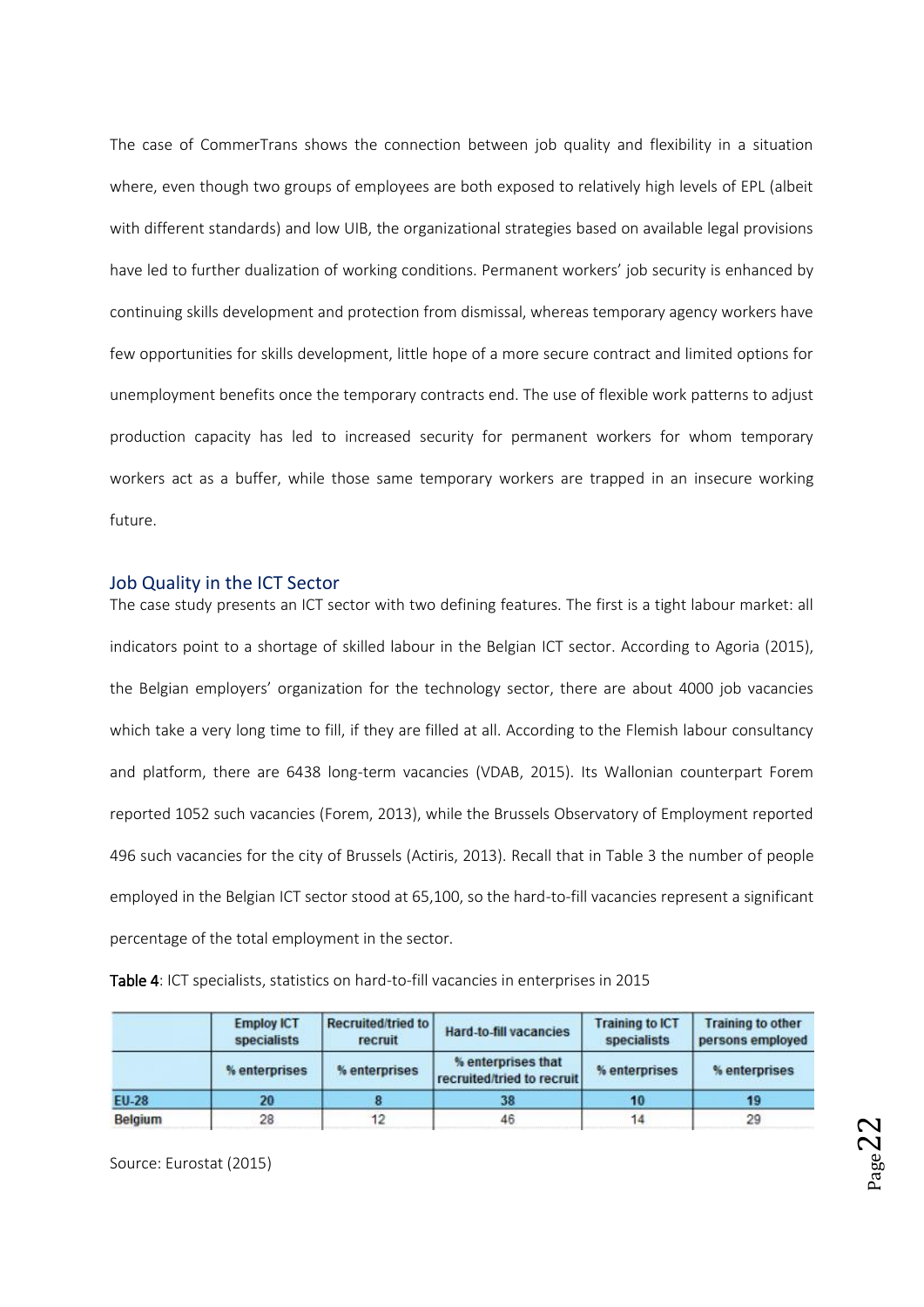As table 4 shows, in 2015 8 % of EU enterprises recruited or tried to recruit ICT specialists, and of these, 38 % reported difficulties in filling vacancies. For Belgium, numbers in the categories 'employ ICT specialists', 'hard-to-fill vacancies' and 'training to other persons' deviate from the European average.

The second defining feature is the constant uncertainty about which skills to learn or maintain in order to remain employable, given that technology changes at an increasing rate, especially when measured over an entire career. According to some interviews this is a real fear, as not being sent out on projects by your consultancy firm can be a real problem career-wise. To cite an analyst/consultant: "standing still in my sector is the same as moving backwards". This is an external pressure beyond the worker's control, which makes it weigh more heavily. According to the interviewees, the question for a great many ICT workers becomes whether they should stay with their current employer, gaining more responsibility through the years and building a stable career in one place, or change employer frequently, building up a broad portfolio of skills and knowledge in different surroundings through different projects, constantly learning and remaining employable for a wide variety of projects.

Software professionals need continuous skills and knowledge development to ensure they remain up to date, due to the expansion and rapidly changing nature of technology. Even Belgian high-tech workers, squarely in the group that scores high in the EPL and UIB index, who enjoy high employability, are required to be increasingly flexible to maintain their security, resulting in a high number of ICT professionals working as consultants in small firms on a project-by-project basis. Their work is governed by software development contracts in which vendors are hired to build a custom software solution for a customer. The vendor then sends software developers on payroll out to this customer. During the present study 9 of the 25 people interviewed were working on this basis.

 $_{\rm Page}$ 23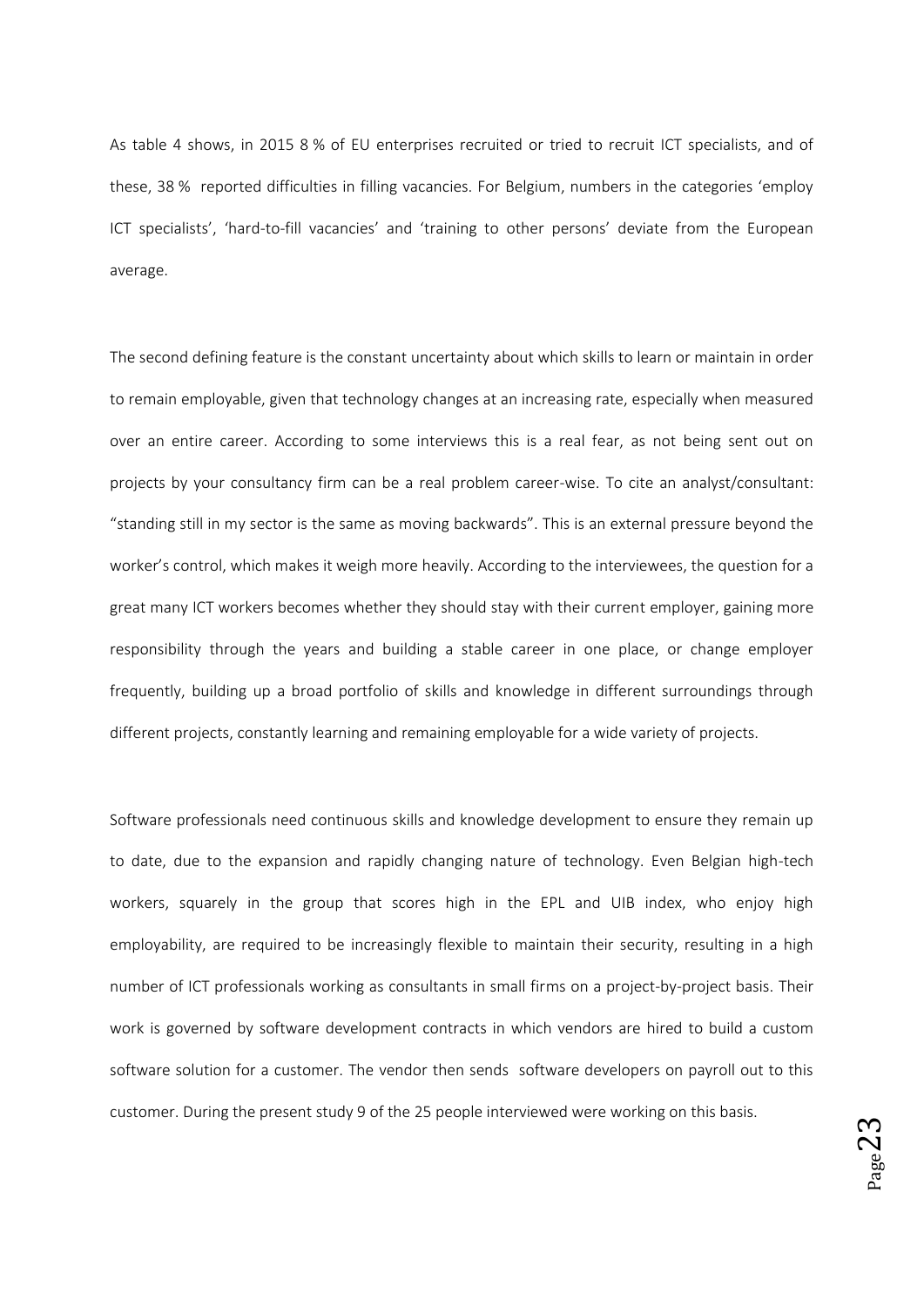The key issue as regards job quality is the payment scheme for services rendered: is the customer paying a lump sum for the entire project, or is the consultancy firm paid by the day? In the former case the vendor puts pressure on the developers to spend as little time as possible on the project while fulfilling its technical and functional specifications so that all spare time covered by the lump sum becomes profit. In the latter case customers try to negotiate the lowest price per time unit possible and, according to our interviewees, prices can range from €300 to 1000 a day. This is a serious cost to the customers, who try to reduce it by imposing stringent and precise demands on the work promised by the consultancy firms and by carefully monitoring the work. The consultancy firms try to keep the price they get for hiring out their software workers as high as possible relative to these workers' salaries in order to maximize profits. Often this means promising extra features that the worker then has to deliver. In effect, depending on the contractual arrangements between the two companies, workers experience pressure from different sources that affects their job quality.

Despite being an apparently successful example of a sector where a labour shortage gives workers considerable individual bargaining power and a national framework that scores high on the EPL and UIB indices, the system produces some undesirable outcomes in terms of job quality, such as pressures at work and a lack of long-term career security and stability.

## **Conclusion**

The initial findings from our three case studies demonstrate the organizational aspects of job security within the overall framework of employment security, and how these influence individual workers' experience of job quality. The focus on two economic sectors – manufacturing and knowledge industries – in three European countries provided a diversity of contexts for examining job quality. This paper has outlined how organizations in general take advantage of countries' employment regulations and use job security to adapt to market demands. It has also discussed the outcomes for the quality of jobs in the three different case studies.

 $_{\rm Page}$ 24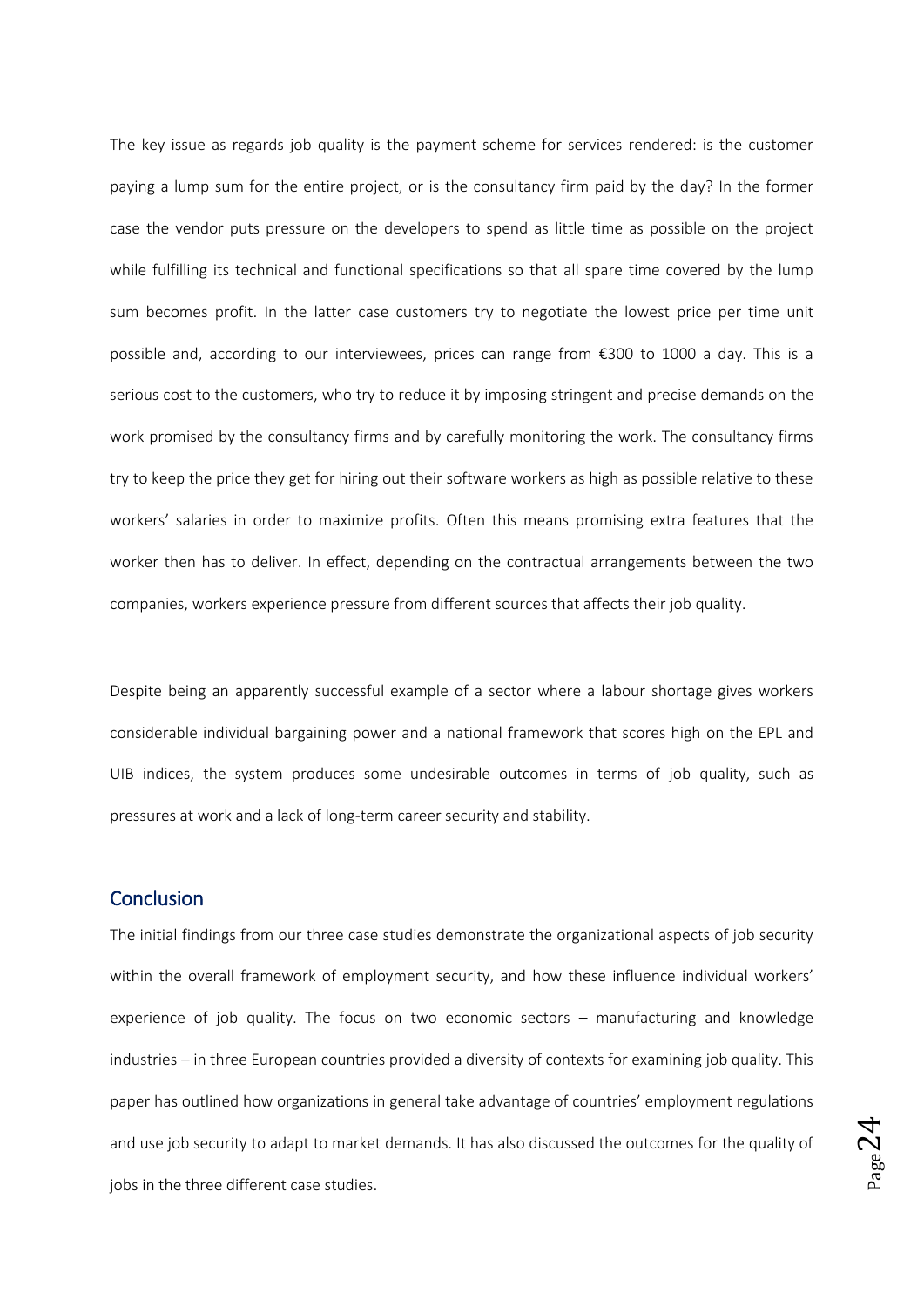The matrix presented in Table 1 shows that none of the country cases studied represent the flexicurity model – low levels of EPL together with high levels of UIB. However, unlike flexicurity, market pressures are a widespread phenomenon influencing companies in each of the countries. At the organizational level the pressure for workforce flexibility can be seen in flexible contracts or constant pressure to upgrade skills. In each case, this negatively affects job quality, with different dynamics for different employee groups. The research shows incremental dualization of the workforce in manufacturing, with temporary workers more vulnerable and experiencing a reduction in their job quality, despite being covered by relatively strict employment security arrangements, which confirms the need to look at the organizational level when studying employment security. Even though this dualization was not found in our ICT sector case study, the changes driven by market pressures affect the job quality of the workers we interviewed. The case studies presented here show how the employment security system of each country affects the way job security is handled by employers and, in turn, the individual workers' experience of job quality.

## **References**

Actiris (2013), *Analyse van de knelpuntberoepen in het Brussels hoofdstedelijk gewest* [online]. Brussels: Actiris. Available from: <http://www.actiris.be/Portals/36/Documents/NL/Studie%20Knelpuntberoepen%202013.pdf> [accessed 04 May 2015].

Agoria (2015), *94% of science and ICT graduates finds job with the first year* [online]. Brussels: Agoria. Available from: [http://www.agoria.be/nl/Agoria-Liefst-94-procent-met-STEM-of-ICT-diploma-vindt](http://www.agoria.be/nl/Agoria-Liefst-94-procent-met-STEM-of-ICT-diploma-vindt-binnen-het-jaar-job)[binnen-het-jaar-job](http://www.agoria.be/nl/Agoria-Liefst-94-procent-met-STEM-of-ICT-diploma-vindt-binnen-het-jaar-job) [accessed 04 May 2015].

Arnold, J. (2005) *Managing Careers into the 21st Century*. London: SAGE Publications.

Baruch, Y. (2001) Employability: a substitute for loyalty? *Human Resource Development International,* 4(4), pp. 543–566.

Beardsell, M., and Henderson, V. (1999) Spatial evolution of the computer industry in the USA. *European Economic Review,* 43, pp. 431–456.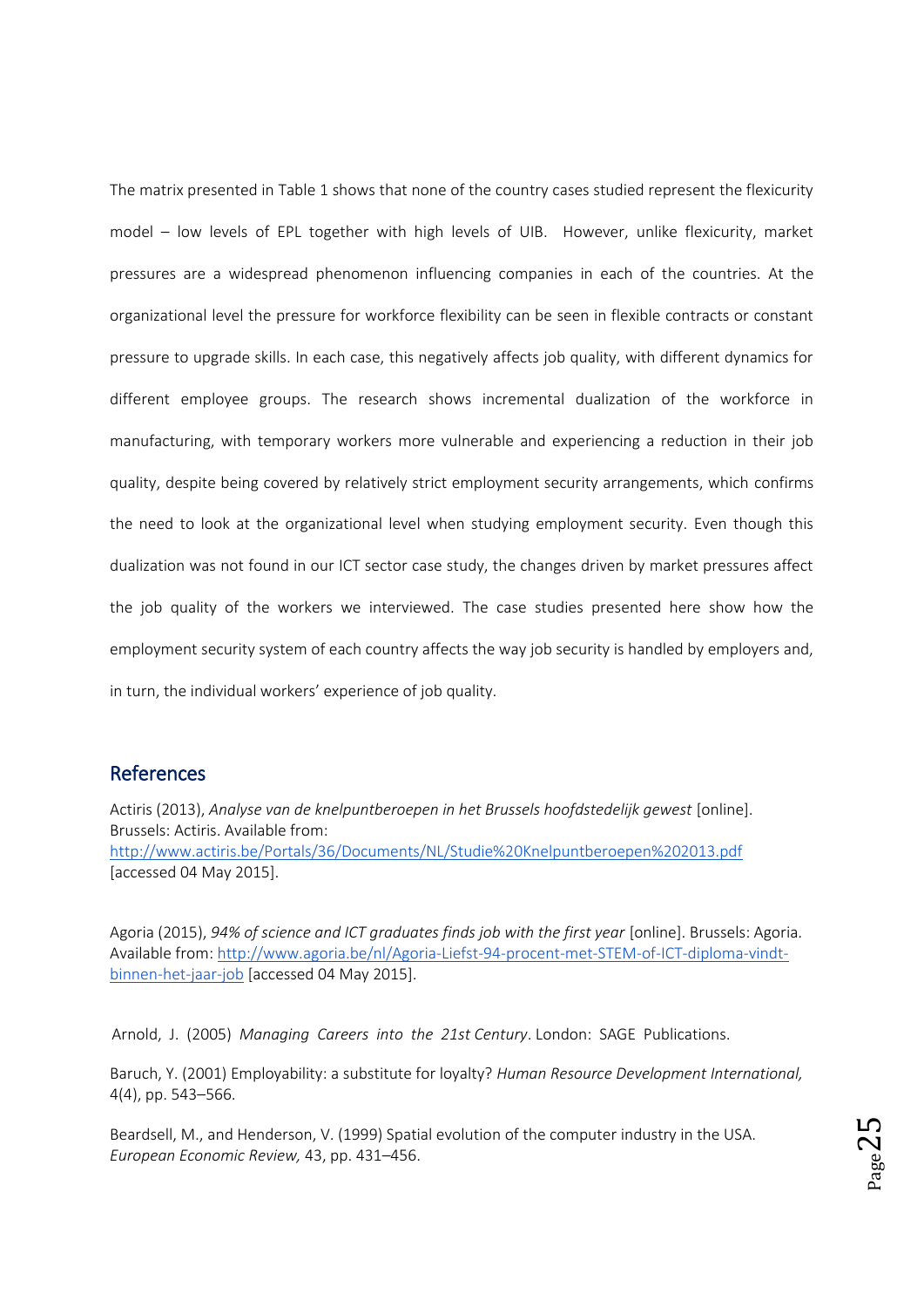Belgian Ministry of Economy (2012) *Panorama van de Belgische economie* [online]. Brussels: Ministry of Economy. Available from:

[http://economie.fgov.be/nl/modules/pressrelease/s4/20130725\\_panorama\\_de\\_l\\_economie\\_belge\\_2](http://economie.fgov.be/nl/modules/pressrelease/s4/20130725_panorama_de_l_economie_belge_2012.jsp) [012.jsp](http://economie.fgov.be/nl/modules/pressrelease/s4/20130725_panorama_de_l_economie_belge_2012.jsp) [accessed 04 May 2015].

Belgian Ministry of Economy (2014). *The Barometer of the Information Society* [online]. Brussels: Ministry of Economy. Available from:

[http://economie.fgov.be/nl/modules/publications/statistiques/arbeidsmarkt\\_levensomstandigheden/](http://economie.fgov.be/nl/modules/publications/statistiques/arbeidsmarkt_levensomstandigheden/barometer_van_de_informatiemaatschappij_2014.jsp) [barometer\\_van\\_de\\_informatiemaatschappij\\_2014.jsp](http://economie.fgov.be/nl/modules/publications/statistiques/arbeidsmarkt_levensomstandigheden/barometer_van_de_informatiemaatschappij_2014.jsp) [accessed 04 May 2015].

Beynon, H. (1973) *Working for Ford*. Harmondsworth: Penguin.

Boreham, P., Parker, R., Thompson, P. and Hall, R. (2008) *New Technology at Work*, Oxford: Routledge.

Burroni, L. and Keune, M. (2011) Flexicurity: A conceptual critique. *European Journal of Industrial Relations*. 17(1), pp.75-91.

Castells, M. (2010) *The Rise of the Network Society* (with a new preface, 2nd edn, Volume 1). Oxford:Wiley-Blackwell.

Carré, F., Findlay, P., Tilly, C. and Warhurst, C. (2012) Job quality: scenarios, analysis and interventions. In Warhurst, C., Carre, F., Findlay, P., and Tilly, C. (eds) (2012) *Are Bad Jobs Inevitable? Trends, Determinants and Responses to Job Quality in the Twenty First Century.* London: Palgrave Macmillan, pp. 2–22.

Central Statistical Office of Poland (2015) *Registered Unemployment I–IV Quarter 2014*. Warsaw.

Clark, A. (2005) What makes a good job? Evidence from OECD Countries. In: Bazen, S., Lucifora, C. and Salvedra W. (eds) (2005) *Job Quality and Employer Behaviours*. Houndmills: Palgrave MacMillan, pp. 11–30.

Clark, A. and Vinay, F. (2009) Job security and job protection. *Oxford Economic Papers,* 61, pp. 207– 239.

Cohen, L. and Mallon, M. (1999) The transition from managerial career to portfolio career: perceptions of boundarylessness. *Work Employment and Society,* 13 (2) pp. 329–352.

Davidsson, J. and Naczyk, M. (2009) The Ins and Outs of Dualisation: A Literature Review. RECWOWE Publication, Dissemination and Dialogue Centre, Edinburgh.

Davoine, L. and Ehrel, C. (2006) *Monitoring Employment Quality in Europe: European Employment Strategy Indicators and Beyond.* Document de travail CEE n66. 2006.

Dieckhoff, M. and Gallie, D. (2007) The renewed Lisbon Strategy and social exclusion policy. *Industrial Relations Journal*, 38 (6), pp. 480–502.

Eurofound (2012) *Trends in Job Quality in Europe.* Luxembourg: Publications Office of European Union.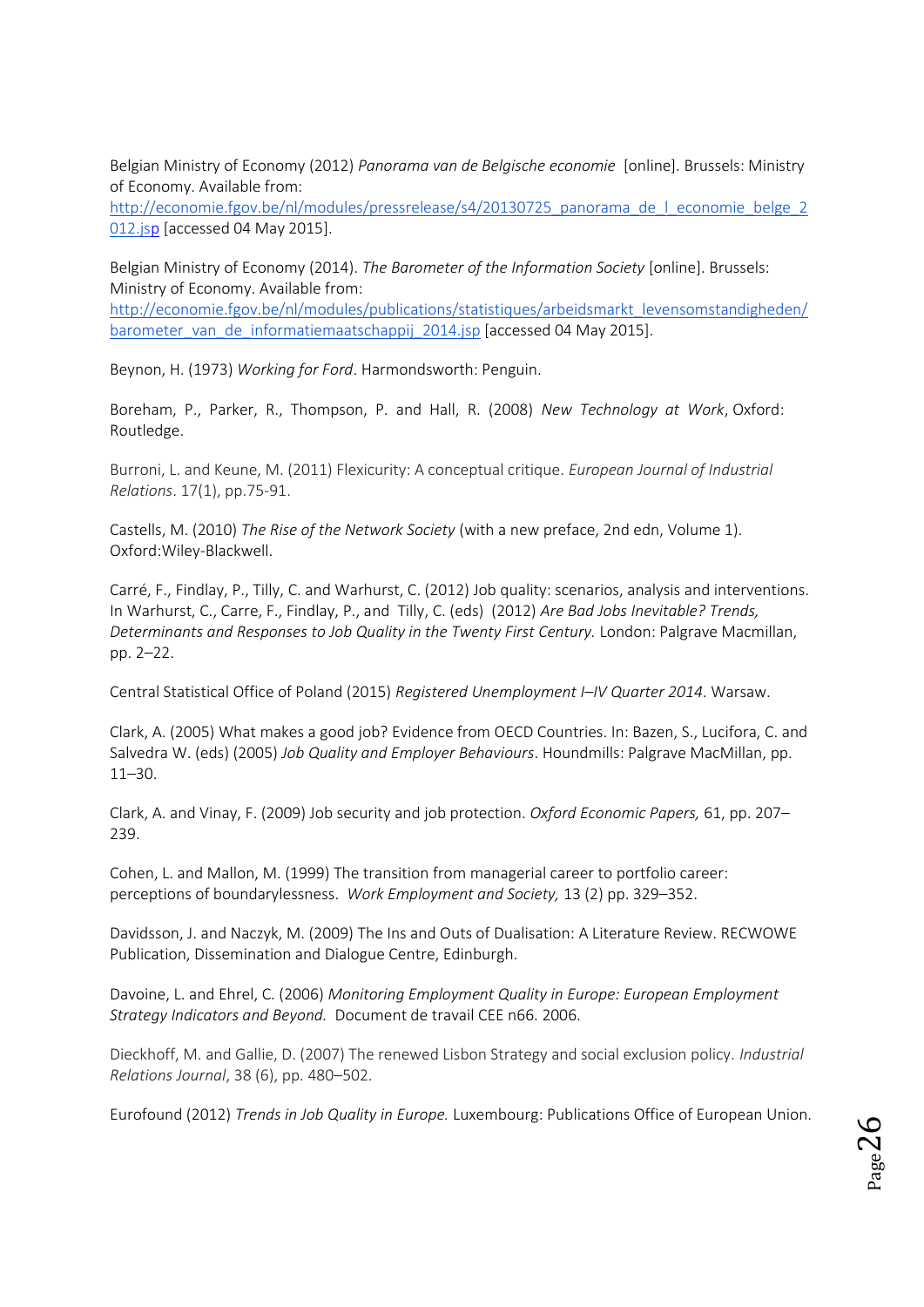European Commission (2001) *Employment and Social Policy: A Framework Investing in Quality*, *Communication from the Commission to the European Parliament, the Economic and Social Committee and the Committee of the Regions.* COM (2001) 313.

European Commission (2007) Commission Work Programme for 2007.

Eurostat (2012) *Employment by enterprise size class, computer programming, consultancy and related activities* [online]. Brussels: Eurostat. Available from: [http://ec.europa.eu/eurostat/statistics](http://ec.europa.eu/eurostat/statistics-explained/index.php/File:Employment_by_enterprise_size_class,_computer_programming,_consultancy_and_related_activities_(NACE_Division_62),_2012.png)[explained/index.php/File:Employment\\_by\\_enterprise\\_size\\_class,\\_computer\\_programming,\\_consultan](http://ec.europa.eu/eurostat/statistics-explained/index.php/File:Employment_by_enterprise_size_class,_computer_programming,_consultancy_and_related_activities_(NACE_Division_62),_2012.png) [cy\\_and\\_related\\_activities\\_\(NACE\\_Division\\_62\),\\_2012.png](http://ec.europa.eu/eurostat/statistics-explained/index.php/File:Employment_by_enterprise_size_class,_computer_programming,_consultancy_and_related_activities_(NACE_Division_62),_2012.png) [accessed 01 August 2016]

Eurostat (2015) *ICT Specialists - statistics on hard-to-fill vacancies in enterprises* [online]. Brussels: Eurostat. Available from[: http://ec.europa.eu/eurostat/statistics](http://ec.europa.eu/eurostat/statistics-explained/index.php/ICT_specialists_-_statistics_on_hard-to-fill_vacancies_in_enterprises)explained/index.php/ICT\_specialists - statistics\_on\_hard-to-fill\_vacancies\_in\_enterprises [accessed 04 May 2015].

Food (The Scottish Whisky Regulations) Order (2009) (SI 2009/2890).

Forem (2013) *Marché de l'emploi analyse* [online]. Brussels: Forem. Available from [https://www.leforem.be/MungoBlobs/437/859/201308\\_Jobfocus2\\_Analyste\\_informatique.pdf](https://www.leforem.be/MungoBlobs/437/859/201308_Jobfocus2_Analyste_informatique.pdf) ; [https://www.leforem.be/MungoBlobs/67/314/201308\\_Jobfocus2\\_Developpeur\\_informatique\\_et\\_we](https://www.leforem.be/MungoBlobs/67/314/201308_Jobfocus2_Developpeur_informatique_et_web.pdf) [b.pdf](https://www.leforem.be/MungoBlobs/67/314/201308_Jobfocus2_Developpeur_informatique_et_web.pdf) ; [https://www.leforem.be/MungoBlobs/963/236/201112\\_Jobfocus2\\_Technicien\\_telecom.pdf](https://www.leforem.be/MungoBlobs/963/236/201112_Jobfocus2_Technicien_telecom.pdf) [accessed 04 May 2015].

Gallie, D. (ed.) (2007) *Employment Regimes and the Quality of Work*. Oxford: Oxford University Press.

Gallie, D. (ed.) (2013) *Economic Crisis, Quality of Work, and Social Integration: The European Experience*. Oxford: Oxford University Press.

Gash, V. and Inanc, H. (2013) Insecurity and the peripheral workforce. In D. Gallie (ed.) (2013) *Economic Crisis, Quality of Work, and Social Integration: The European Experience.* Oxford: Oxford University Press.

Green, F. (2004) Work intensification, discretion and the decline in well-being at work. *Eastern Economic Journal*, Fall, Vol. 30 (4) pp. 615–625.

Green, F. (2006) *Demanding Work: The Paradox of Job Quality in the Affluent Economy*. New Jersey: Princeton University Press.

Greenhalgh, L. and Rosenblatt, Z. (1984) Job insecurity: Toward conceptual clarity. *Academy of Management review.* 9(3), pp.438-448.

Haidinger, B. and Flecker, J. (2015) Positioning labour in service value chains and networks: che case of parcel delivery. In: Newsome, K., Taylor, P., Bair, J. and Rannie, A. (eds) (2015) *Putting Labour in its Place: Labour Process Analysis and Global Value Chains*. London: Palgrave Macmillan.

Hall, P. A., and Soskice, D. (eds) (2001) *Varieties of Capitalism: The Institutional Foundations of Comparative Advantage*. Oxford: Oxford University Press.

Holman, D. (2013) Job types and job quality in Europe. *Human Relations*, 66(4), pp. 475–502.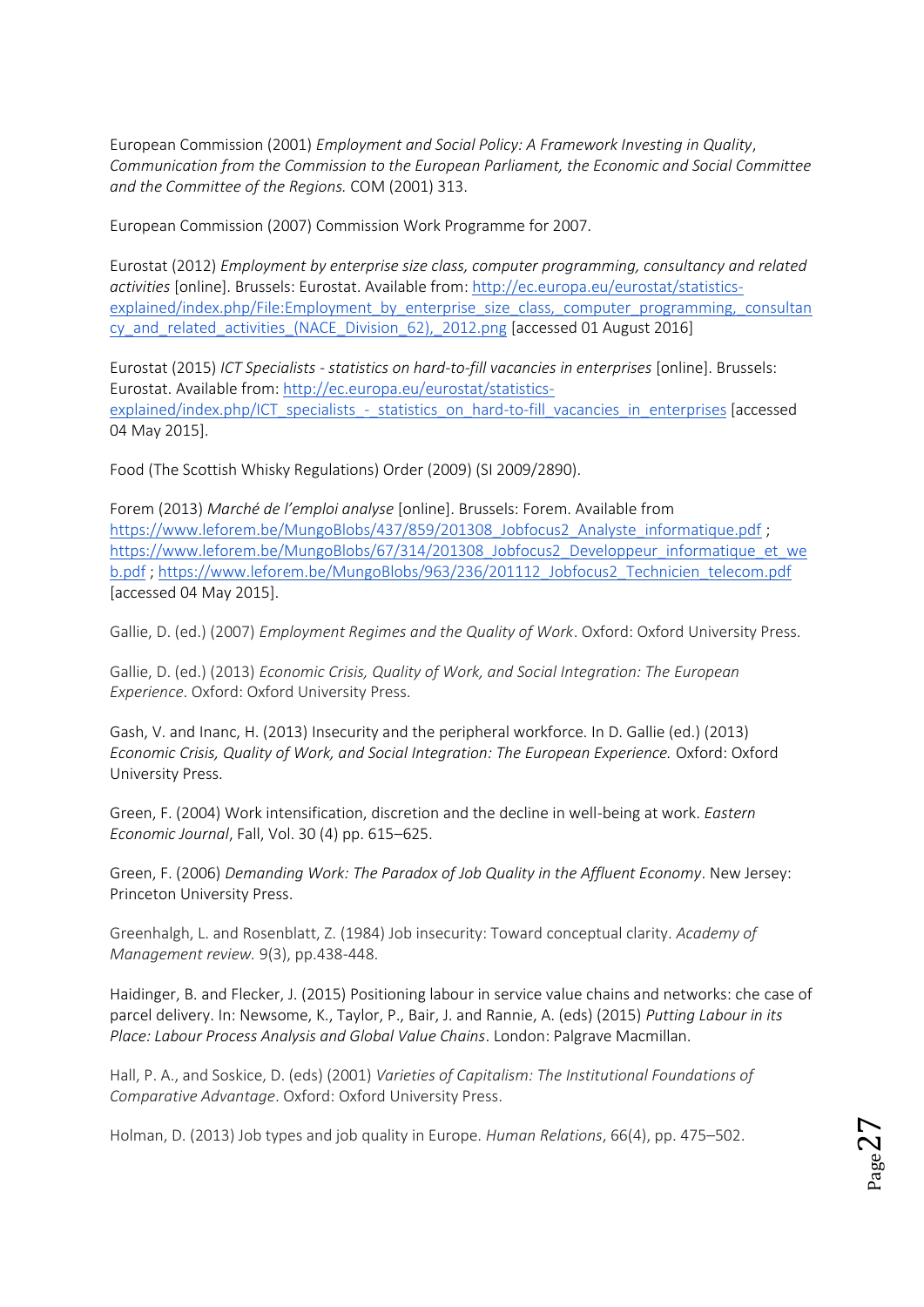Hudson, M. (2002) Flexibility and the reorganisation of work. In: Burchell, B., Ladipo, D., and Wilkinson, F. (eds) (2002) *Job Insecurity and Work Intensification*. London: Routledge.

Jacoby, S. M. (1999) Are career jobs headed for extinction? *California Management Review,* 42(1), pp. 123–145.

Kalleberg, A. (2011) *Good Jobs, Bad Jobs: the rise of polarized and precarious employment systems in the United States, 1970 to 2000s*. New York: Russell Sage Foundations.

Kelliher, C. and Aderson, D. (2008) For Better or for Worse? An Analysis of how Flexible Working Practices Influence Employees' Perceptions of Job Quality. *The International Journal of Human Resource Management*. 19 (3), pp. 419-431

Körner, T., Puch, K. and Wingerter, C. (2009) *Quality of Employment*. Wiesbaden: Federal Statistical Office of Germany.

Lipták, K. (2011) Is atypical typical? – atypical employment in Central Eastern European countries. *Employment and economy in Central and Eastern Europe, emecon*. 1/2011.

Marks, A., Findlay, P., Hine, J., McKinlay, A. and Thompson, P. (1998) The politics of partnership? Innovation in employment relations in the Scottish Spirits Industry. *British Journal of Industrial Relations*. 36 (2), pp. 209–226.

McGovern, P., Smeaton, D. and Hill, S. (2004) Bad jobs in Britain: nonstandard employment and job quality. *Work and Occupations*. 31 (2), pp. 225–249.

McGovern, P., Mills, C., Hill, S. and White, M. (2007) *Market, Class, and Employment*. Oxford: Oxford University Press.

McKay, S., Jefferys, S., Paraksevopoulou, A., and Keles, J. (2012) *Study on Precarious Work and Social Rights*. London: Working Lives Research Institute, London Metropolitan University.

Muñoz de Bustillo, R., Fernández-Macías, E., Antón, J.-I. and Esteve, F. (2011) E pluribus unum? A critical survey of job quality indicators. *Socio-Economic Review,* 9, pp. 447–75.

Noon, M. and Blyton, P. (1997) *The Realities of Work*. Basingstoke: Macmillan.

OECD (2010). Labour Market Programmes. Retrieved fro[m](https://stats.oecd.org/Index.aspx?DataSetCode=EPL_CD) [https://stats.oecd.org/Index.aspx?DataSetCode=EPL\\_CD](https://stats.oecd.org/Index.aspx?DataSetCode=EPL_CD)

OECD (2013). Employment Protection. Retrieved fro[m](https://stats.oecd.org/Index.aspx?DataSetCode=EPL_CD) [https://stats.oecd.org/Index.aspx?DataSetCode=EPL\\_CD](https://stats.oecd.org/Index.aspx?DataSetCode=EPL_CD)

Palier, B. and Thelen, K. (2010) Institutionalizing dualism: Complementarities and change in France and Germany. *Politics & Society*. 38(1), pp.119-148.

Quan, J. and Cha, H. (2010) IT certifications, outsourcing and information systems personnel turnover. *Information Technology and People,* 23(4), pp. 330–351.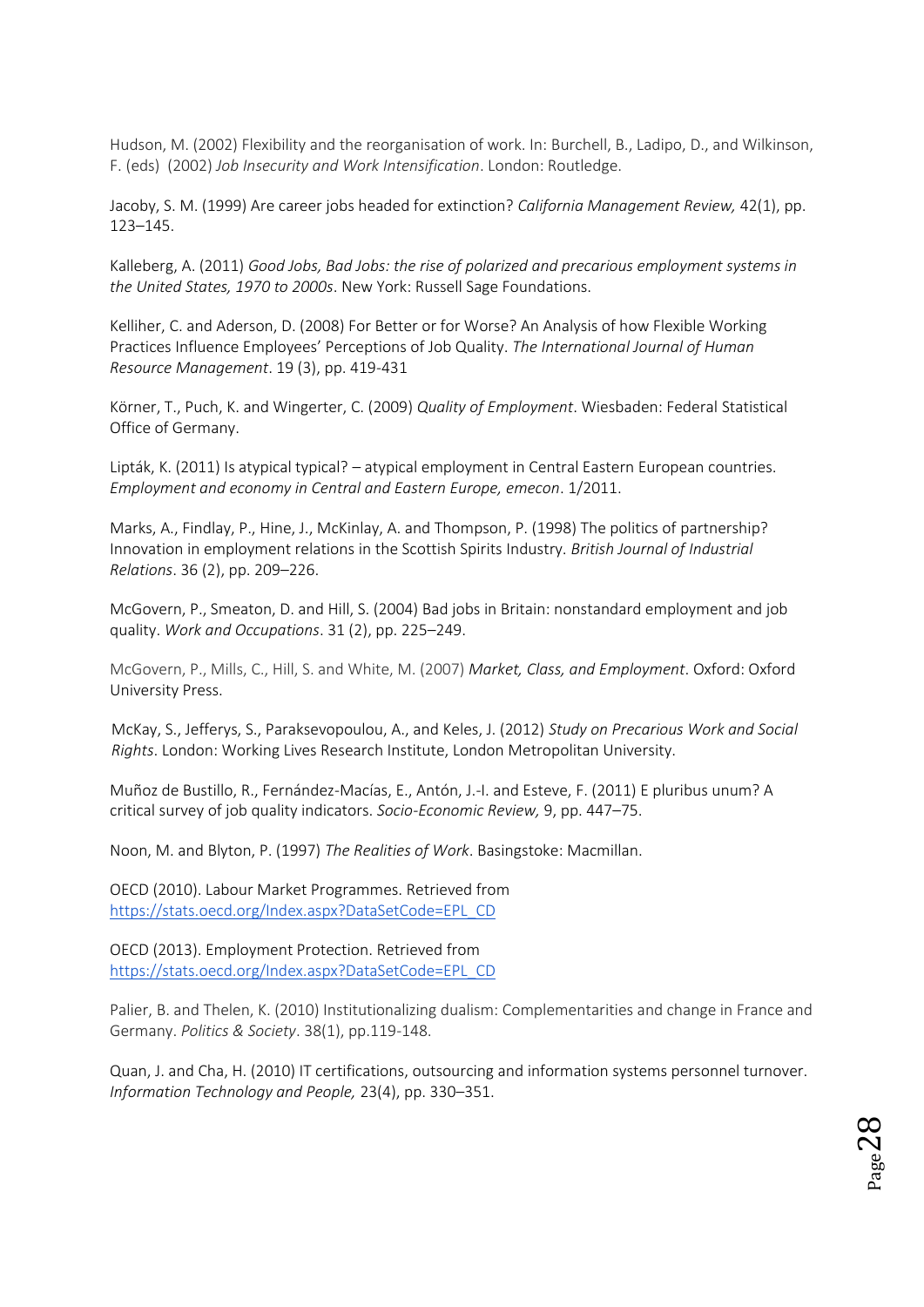Rijksdienst voor sociale zekerheid (2013), *Werknemers onderworpen aan de sociale zekerheid naar plaats van tewerkstelling* [online]. Brussels: Rijksdienst voor sociale zekerheid. Available fro[m](http://www.rsz.fgov.be/sites/default/files/binaries/assets/statistics/place/localunit_full_N8_NL_20134.pdf) [http://www.rsz.fgov.be/sites/default/files/binaries/assets/statistics/place/localunit\\_full\\_N8\\_NL\\_2013](http://www.rsz.fgov.be/sites/default/files/binaries/assets/statistics/place/localunit_full_N8_NL_20134.pdf) [4.pdf \[](http://www.rsz.fgov.be/sites/default/files/binaries/assets/statistics/place/localunit_full_N8_NL_20134.pdf)accessed 04 May 2015].

Scholtes, P. R. (1998) *The Leader's Handbook: Making Things Happen, Getting Things Done.* New York: McGraw-Hill.

Smith, M., B. Burchell, C. Fagan and C. O'Brien (2008) Job quality in Europe. *Industrial Relations Journal*, 39 (6), 586–603.

SWA (2012) *Scotch Whisky and Scotland's Economy – A 100 Year Old Blend*. Retrieved from[:](http://www.scotch-whisky.org.uk/news-publications/publications/documents/scotch-whisky-and-scotland%E2%80%99s-economy-a-100-year-old-blend/#.VUuI3o5VhBc) [http://www.scotch-whisky.org.uk/news-publications/publications/documents/scotch-whisky-and](http://www.scotch-whisky.org.uk/news-publications/publications/documents/scotch-whisky-and-scotland%E2%80%99s-economy-a-100-year-old-blend/#.VUuI3o5VhBc)[scotland%E2%80%99s-economy-a-100-year-old-blend/#.VUuI3o5VhBc](http://www.scotch-whisky.org.uk/news-publications/publications/documents/scotch-whisky-and-scotland%E2%80%99s-economy-a-100-year-old-blend/#.VUuI3o5VhBc) [accessed: 14 March 2014].

SWA (2013, 11 September) *Global*. Retrieved from[:](http://www.scotch-whisky.org.uk/what-we-do/global-affairs/global/) [http://www.scotch-whisky.org.uk/what-we](http://www.scotch-whisky.org.uk/what-we-do/global-affairs/global/)[do/global-affairs/global/](http://www.scotch-whisky.org.uk/what-we-do/global-affairs/global/) [accessed: 14 March 2014].

Taylor, P. (2013) *Performance Management and the New Workplace Tyranny – A Report for the Scottish Trades Union Congress*.

Timmer, M. (2012) *The World Input-Output database (WIOD): contents, sources and methods*. Downloadable a[t](http://www.wiod.org/) [http://www.wiod.org.](http://www.wiod.org/)

Trappmann, V. (2011) Precarious employment in Poland – a legacy of transition or an effect of European integration? *Employment and Economy in Central and Eastern Europe, emecon* 1/2011.

VDAB (2015) *lijst van knelpuntberoepen in Vlaanderen 2015* [online]. Brussels: VDAB. Available from <https://www.vdab.be/trendsdoc/vacatureanalyse/knelpuntberoepenlijst2015.pdf> [accessed 04 May 2015].

Virtanen, M. Nyberg, S.T., Batty, G.D., Jokela, M., Heikkilä, K., Fransson, E. I. (2013) Perceived job insecurity as a risk factor for incident coronary heart disease: systematic review and meta-analysis, *BMJ*, 347:f4746.

Warr, P. and Clapperton, G. (2009) *The Joy of Work?* London: Routledge.

Willcocks, L. P. and Fitzgerald, G. (1998) IT Outsourcing and the changing shape of the information systems function. In: Earl, M. J. (ed.) (1998) *Information Management: the Organizational Dimension.*  Oxford: Oxford University Press.

Willmott, H. (2000) From knowledge to learning. In: Prichard, C., Hull, R., Chumer, M. and Willmott, H. (eds) (2000) *Managing Knowledge: Critical Investigations of Work and Learning*. Basingstoke: Macmillan .

Wong, P.K. (2002) ICT production and diffusion in Asia. *Information Economics and Policy,* 14 (2), pp. 167–187.